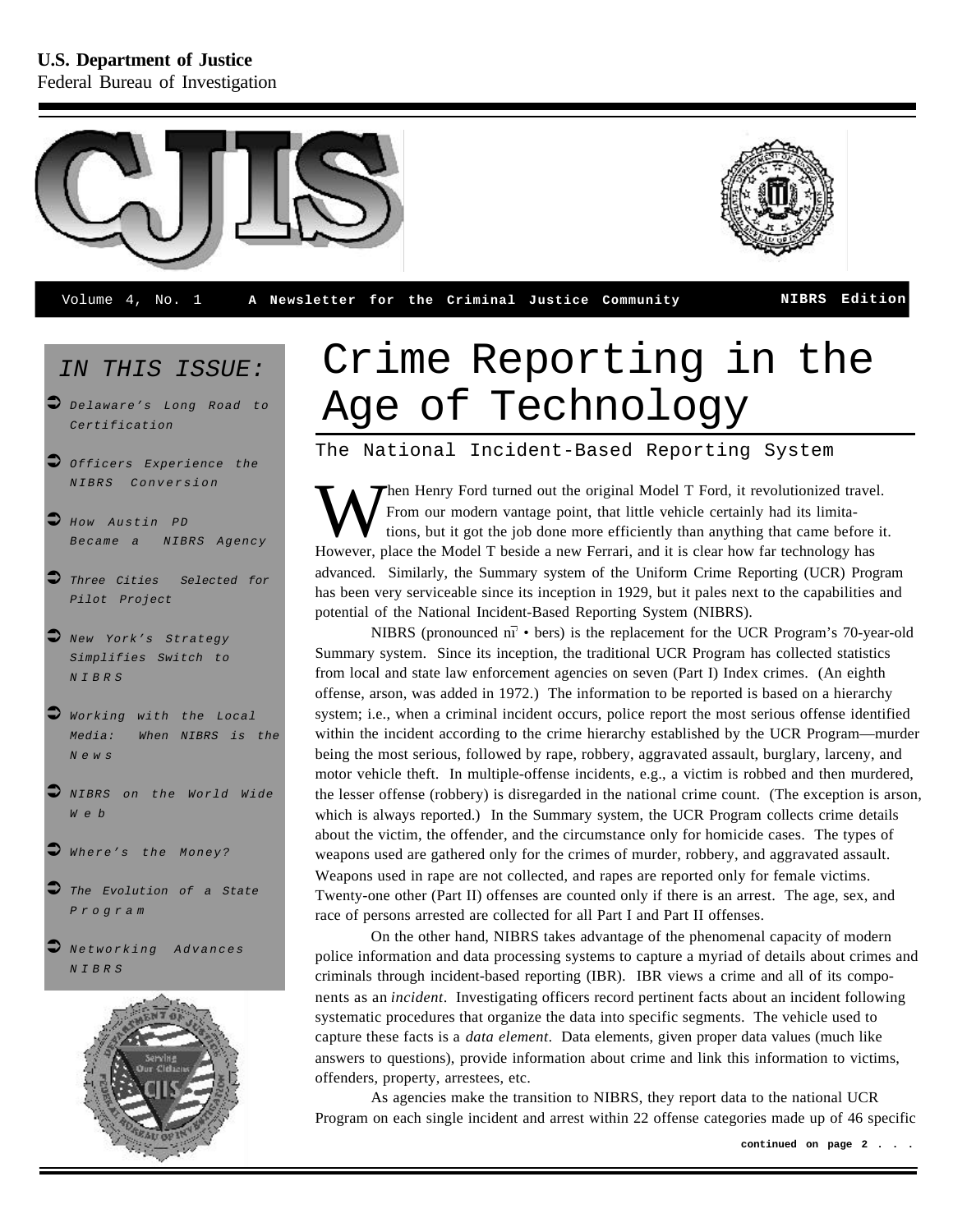

. Crime Reporting in the Age of Technology (continued from page 1)

crimes called Group A offenses. In addition, there are 11 Group B offenses for which only arrest data are collected. NIBRS captures specific details about the event, such as the time, date, location, and circumstance of the incident; the age, sex, and race of the victim and offender as well as information about their relationship; any involvement of weapons or drugs; details of property loss; and whether the crime was motivated by bias. Computer use in the perpetration of certain crimes is also captured.

The following scenario illustrates the difference in the degree of reporting through the Summary system and NIBRS.

*At approximately 8 p.m. on December 23, 1999, two young males approached a 28-year-old Asian female in a parking garage. The first man, who was black, held the woman at knifepoint, reached for her purse, and demanded her jewelry. The female, unwilling to cooperate with the robber, tried to hold on to her purse. A brief struggle ensued during which the second male, a white man, began laughing and pulled a gun. The white male then grabbed the woman, threw the purse at the black male, and said, "I'll have her!" After the*

*second man raped the woman, both men fled the scene, leaving her in the parking garage.*

Under the Summary system, the national Program would count the above incident as one occurrence of rape. The value of the victim's lost property would be reported separately, although the robbery would not be recorded. No other information would be collected unless there were subsequent arrests. Under NIBRS, by contrast, both the robbery and the rape would be counted, and information would be collected about all of the critical elements of the event such as the age, sex, and race of the victim and any known information about the offenders' age, sex, and race as well as the fact that the attackers were strangers. Additionally, information about the location of the attack, the type and value of lost property, and the date and time the incident occurred would be entered into the System.

In developing NIBRS, UCR Program managers have provided law enforcement agencies with a standardized, electronic blueprint for storing the NIBRS data within their individual records management systems. The NIBRS data elements, which are a part of any good data collection system, form the basis for a monthly spin-off

report from the agency's central system that is forwarded to the FBI through the state's central crime data repository. The goals of NIBRS are to enhance the quantity, quality, and timeliness of crime data collection by law enforcement and to improve the methodology used in compiling, analyzing, auditing, and publishing the collected crime statistics. However, until the UCR Program receives the bulk of crime data via NIBRS, the FBI will continue to report crime statistics in the Summary format.

The purpose of this special edition of *CJIS* is to assist law enforcement personnel in understanding the problems likely to be encountered as well as the benefits to be realized from NIBRS implementation. The articles that follow have been written by law enforcement professionals who have participated in their agencies' transition from Summary to IBR, and they provide valuable insights into the various issues surrounding NIBRS. The national Program staff wishes to thank each of the contributing authors for their time and expertise, which they shared very generously with the *CJIS* editorial staff.

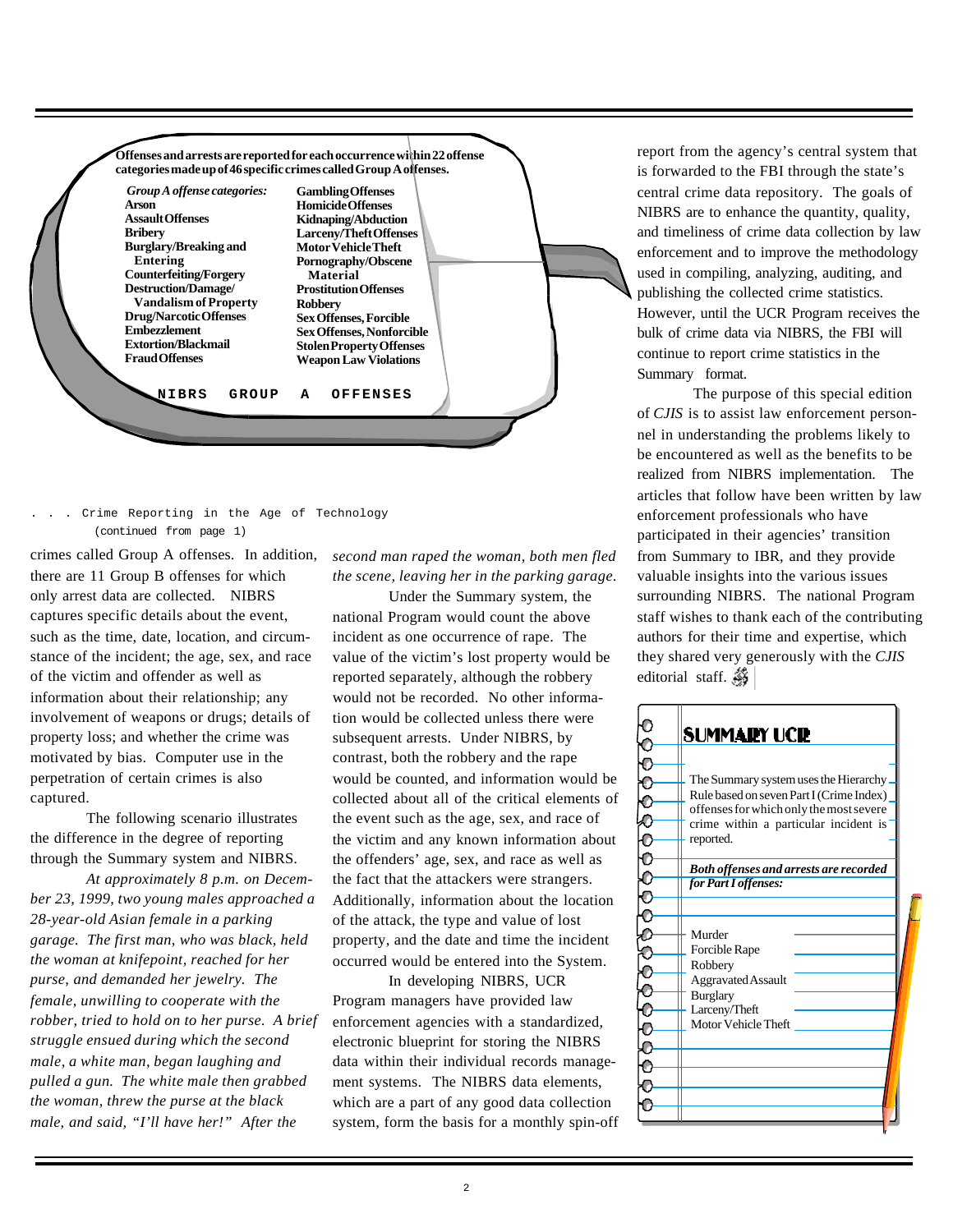## **Delaware's Long Road to Certification**

#### B<sup>Y</sup> SHARON DURHAM

DELAWARE STATE POLICE, STATE BUREAU OF IDENTIFICATION

**T** remember returning from Orange<br>Beach, Alabama, following my first<br>conference on the National Incident-<br>Based Reporting System (NIBRS) in 1988 remember returning from Orange Beach, Alabama, following my first conference on the National Incidentthinking that implementation of the new System wouldn't be too bad and that our Uniform Crime Reporting (UCR) staff could handle modifications and additions required for NIBRS without any problems. After all, Delaware had been collecting automated, incident-based information since the 1970s. All police agencies in the state were already using a standardized incident report, and data entry was performed on a statewide mainframe system. Since, in essence, our agencies were already collecting more data than required for UCR, I assumed that only minor modifications would be necessary in order to become NIBRS compliant. Boy, was I wrong! Nine years after we undertook NIBRS implementation, we are finally on the verge of being certified and are looking forward to that moment.

Hindsight illuminates the magnitude of our underestimation of what needed to transpire in order to establish a NIBRScompatible system. The first problem we encountered was a big one—funding. Initially our programming staff estimated conversion costs at \$18,000; naturally, we submitted a grant request to the Bureau of Justice Statistics for that amount. Unfortunately, the original estimate was, to say the very least, off the mark, and a year later we found ourselves submitting yet another request for \$80,000. However, once funding was acquired, we were on our way.

Because we only had to add about 15 additional data elements to our current data entry screens, that aspect of the conversion wasn't difficult. Programmers modified the input screens and added edit checks to the online input system to assure uniformity of data entry. State Program staff modified coding and report-writing manuals and provided training at the state's four input sites. During this process, we were still producing the Summary UCR data tape and paper data collection forms monthly. When the time came to produce the first NIBRS data tape, we encountered our second major problem programmer error. In an attempt to develop

the NIBRS tape capacity, the programmer somehow totally deleted the program that produced our Summary UCR tape. Needless to say, the programmer was removed from the project, and we had to start from scratch.

The next programmer, who stayed for approximately 3 years, reestablished our ability to produce the statistical printouts required for Summary reporting. We then decided that, in order to concentrate on producing the NIBRS tape, we would rely solely on paper reports for Summary submission and not redevelop tape capacity. We have continued to submit NIBRS test tapes to the FBI since 1991. Through these years of testing, we have had five different programmers, a circumstance which has made us aware of a third problem—the learning curve. We have discovered that a programmer's learning curve for NIBRS is at least 1 year.

During this period, we encountered yet another obstacle—the state's decisionmakers decreed that an entirely new statewide Criminal Justice Information System would be implemented; this decision presented problems for our NIBRS data collection efforts. Further modification of data entry screens created a need for more hours of testing and training. The addition of new data elements, overall system changes, and personnel issues resulted in a tremendous input backlog throughout the state. Measures then had to be taken to eliminate the backlog. Among these were the development of mini input screens that allowed us to distribute data entry to resources other than the state's four input sites. Again, staff provided hours of testing and training,

#### **Sharon Durham**

Sharon Durham has been with the Delaware State Police for 18 years. Ms. Durham has held numerous positions in the state UCR Program. Her current position is as Assistant Director of the State Bureau of Identification and UCR Program Manager.



and we expended funds for overtime and temporary personnel. Through these efforts, the backlog was eliminated, and still we managed to send NIBRS test tapes to the FBI.

In contrast to the above-mentioned setbacks, we received very positive support from the FBI. In May 1999, staff from the FBI's Education/Training Services Unit provided training that proved to be extremely beneficial. Participants included the state Program data entry and coding staff, programmers, and the UCR manager. During the meetings, we were able to resolve many issues relating to crime classification, and the participants came away with a better understanding of NIBRS. In September 1999, at our request, an FBI Quality Assurance Review (QAR) team reviewed all four input sites in the state. The review went well; all agencies appeared to classify crimes uniformly. In both instances, the FBI staff did an outstanding job and was great to work with. The experience and knowledge gained from the NIBRS training and the QAR review are invaluable. My advice to all states and agencies is to take full advantage of both of these programs.

The length of time that it has taken Delaware to reach this point in NIBRS certification clearly has not been only the result of the NIBRS certification process or requirements. As I have stated, there have been other unanticipated obstacles personnel problems, system changes, backlogs, etc.—that have hindered the process. Since our error rate is now at an acceptable level, and we have been approved for all elements of certification except statistical reasonableness, the FBI would like to review one more tape before the final certification. At present, we are diligently working with our programmer to submit our final data tape. In spite of all our unforseen obstacles, we anticipate NIBRS certification early in the year 2000. Since Delaware requires all police agencies to submit NIBRS data to the state Program, once certified we will be submitting NIBRS data for the entire state. Very few states in the Nation can make that statement, and Delaware will take pride in joining the ranks of those that can. **翁**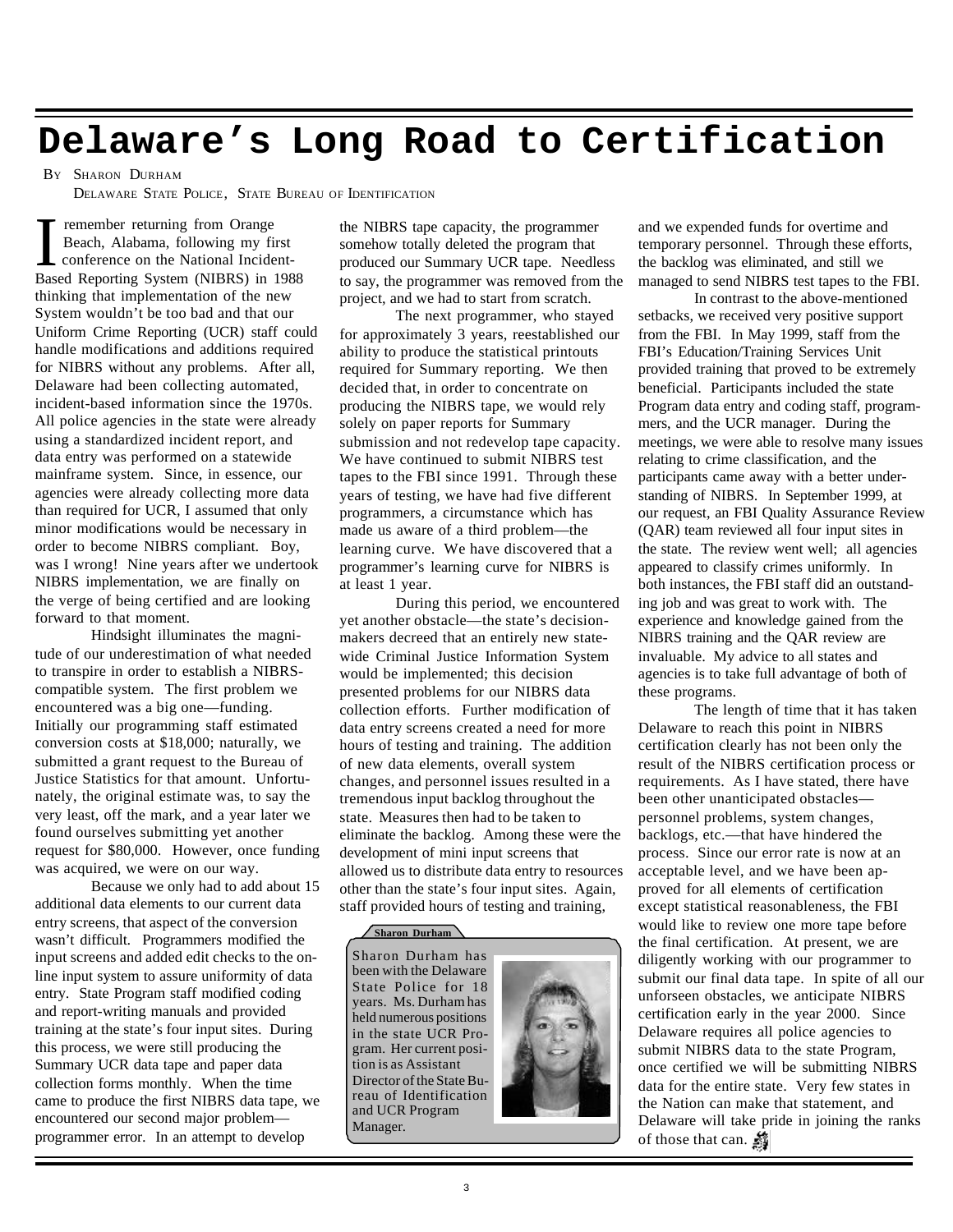### Officers Experience the NIBRS Conversion



**David Porteous**

The state of Connecticut supported the<br>
National Incident-Based Reporting System he state of Connecticut supported the (NIBRS) from its inception. In 1992, a Bureau of Justice Statistics grant enabled the state to purchase the necessary data collection software, and by the mid-1990s, several agencies were submitting NIBRS data. Our Department of Public Safety continues to support local agencies by providing the financial and technical assistance necessary for them to

adopt NIBRS-compliant systems while upgrading their information technology.

The advantages of NIBRS over Summary reporting are extensive. Information about incidents is collected via *data elements,* which are data entry fields that investigating officers complete by entering a brief code or selecting an option from a list. Data elements provide for more expedient data entry, and they augment crime detail. Connecticut added two items, family violence and gang offenses, which now require separate forms. Officers can report family violence and gang offenses by entering a simple YES or NO response in NIBRS. We added two data elements that are not part of the federal NIBRS, Victim and Offender Share a Child in Common and Victim was an Ex-Live In/ Ex-Common Law Spouse. Also, we track crimes against police by listing POLICE as an option for the data element Victim Type.

Presently, over one-fourth of our reporting agencies are submitting NIBRS data. During the next year, three of our five largest cities plan to implement the program. As more of our agencies make the transition to NIBRS, the breadth and power of data sharing will increase, as will the uses of our information network for crime prevention and subject apprehension. As the information backbone of Connecticut agencies, NIBRS will act as a common denominator, easing collaboration among urban, suburban, and rural departments. A perpetrator's activities can be unmasked across jurisdictions through regional data-sharing systems.

The following brief commentaries have been contributed by police officers who understand the efforts, difficulties, and rewards of bringing a previously unknown system into their agencies.

Organizational change is rarely quick or easy. When the change affects many facets of a law enforcement agency such as dispatch, reporting, and patrol, as does implementation of NIBRS, the conversion is even more difficult. But when police officers experience the benefits of the new System, they too can, in the words of Sergeant DeCarlo of Branford Police Department (PD), become "believers."

*David Porteous is the NIBRS Coordinator and Trainer in the Crimes Analysis Unit of the Connecticut Department of Public Safety, Division of State Police. Prior to joining the Department in 1994, Mr. Porteous was managing training programs and databases at the University of Connecticut.*

In December of 1995, the Branford PD, which serves a city of 27,349 inhabitants, tasked me to implement a NIBRS-compatible n December of 1995, the Branford PD, which serves a city of records management system. And so began our evolution from the UCR of the 20th century to the UCR of the 21st century—NIBRS.

Under the UCR Summary system, most incident data appear in the report narrative and are not computer searchable. Categorizing data and placing them in tables, as occurs with NIBRS, allows the creation of relationships between NIBRS tables and other departmental information. This relational link transforms NIBRS from a strictly crime-reporting instrument to a valuable investigative tool. The following example

illustrates how the system works.

One day another PD came to us with a surveillance camera photo of a burglar. The originating jurisdiction had visited other departments without success. Our officer entered the suspect's description and some Modus Operandi (M.O.) data into our computer. Within 2 minutes, we had a name to go with the face, which led to solving over a dozen burglaries in five cities. All in all, not bad for a couple of minutes' work.



**John DeCarlo**

How did we do it? Within our records management system, we have NIBRS tables that contain information on the LOCATION TYPE (the kinds of places a burglar usually enters) and the PROPERTY DESCRIPTION (the kinds of property a burglar usually steals). Another table houses specific data on M.O.s (a burglar's routine methods of operation), and yet another table contains the PHYSICAL DESCRIPTORS of known burglary suspects. When our officer entered the available information about the burglary suspect being sought, the computer searched all the tables for related data. The combined data produced the hit. The changes required to become NIBRS compatible were not easy to carry out, but having this increased capability to solve crimes has made believers out of us.

Our next project is a regional effort to share NIBRS data between state and municipal agencies through an information supersystem. As envisioned, the regional system will make local data available to a vast network of law enforcement agencies integrating network access into the cruisers via laptop computers and directly to plainclothes personnel with handheld computers.

NIBRS is not just about submitting required data to state and federal agencies. NIBRS sets a foundation for data collection that can be built on and used well into the future, giving us powerful new management and investigative tools for solving crimes. Being part of a technological surge that is adding efficiency to almost every facet of our profession is sometimes overwhelming but always exciting. This is a good time to be a police officer.

*John DeCarlo, a Sergeant with 23 years' police experience, oversees the information technology effort at the Branford, Connecticut, PD. He confesses to being confused on a daily basis by all digital technology.*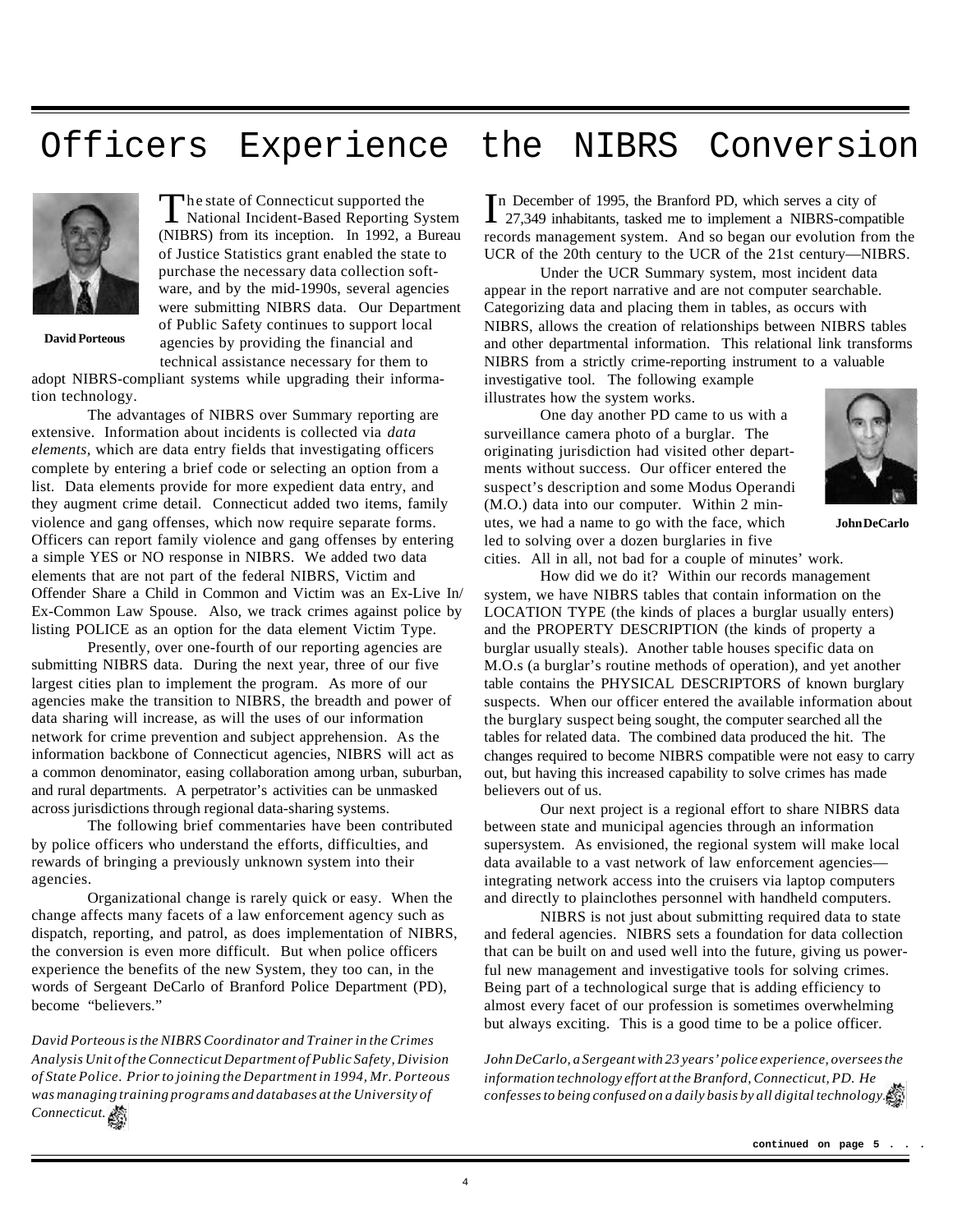Officers Experience the NIBRS Conversion (continued from page 4)



Then the Groton PD decided to imple ment NIBRS, our first step was to carefully consider what types of information we could collect that would help us improve our services to Groton City's 9,669 residents. We then looked at other agencies with NIBRS already in place to learn about the strengths and weaknesses of each—a task that aided us in selecting and purchasing a system that met both our immediate needs

**Dale Grenstiner**

and our long-term goals. We learned that not only was it imperative to have computer-knowledgeable people, it was equally important to place high regard on their input.

Redesigning our 30-year-old reporting system was a challenge. The new reporting form had to be user-friendly as well as compatible with our computerized system. When finished, the new incident-report forms proved easy to complete and provided more comprehensive and accurate information than previous forms. The new forms can be completed by officers at the scene, in their cruisers, or at headquarters. The data from the forms are then entered into the in-house system by records personnel who ensure the data are complete, reliable, and in compliance with both department and NIBRS requirements.

The results of our early efforts to implement NIBRS were predictable. During the first month, as officers were learning the new forms, patrol mileage fell by two-thirds. By month's end, the mileage was back to normal, and officers were completing the new forms as quickly as they had the old ones. Records personnel experienced a similar learning curve. Detectives discovered that the new forms provided them with more specific details of crimes and better follow-up information.

The database is most widely used by detectives, followed by patrol officers. Data are accessible to anyone in the department through the in-house computer system via workstations throughout the station. Any information is accessible within department headquarters, and limited access is possible with Mobile Data Terminals from the cars. Types of inquiries are limited only by the kind of data collected and entered into the system, e.g., M.O. information, personal traits, physical markings, and similar data to help track suspects.

When our department first examined NIBRS, comments like "It cannot be done," "too time-consuming," "too much training," and "The guys will never do it" were common. It wasn't easy, but we have been NIBRS certified for 6 years now, and the entire department feels fortunate to have experienced the benefits.

*A 21-year veteran of the Groton City PD, Officer Dale Grenstiner is assigned as systems manager for all department computer systems: Computer Assisted Dispatching, the Records Management System, the Report System, and Mobile Data Terminals.*

 $M$ hen people are directed to relinquish a comfortable routine and learn new procedures, the response is rarely enthusiastic. Crime hasn't changed. Why do we have to report so much now?" was just one of the expressions of frustration I heard when officers learned that the Danbury Police Department intended to upgrade all of its information technology systems. As a member of the team charged with implementing the new systems, it was part of my job to overcome this kind of opposition. So I asked the officers, "When you are dispatched to an address, wouldn't you like to know how many times officers had been called to that location? And, if you

knew that, wouldn't you like to know whether prior calls had involved a landlord-tenant dispute or a domestic violence incident? Wouldn't it be good to know if there were drugs involved, or a gun?" This information has always been in the department's records, but until NIBRS created the possibility, it could not be cross-referenced and linked to display a pattern. And it could not be made instantly available to every officer, who could use it to make the job safer and more efficient.



**Jose Agosto**

With the adoption of NIBRS, Danbury's officers on patrol will play an even more important role in protecting our 65,774 citizens because during daily patrols they will gather more detailed information that, when entered into the IBR system, may be immediately linked by the computer to earlier entries concerning the same individual, location, circumstance, etc. These relational links not only provide patrol officers and investigators with leads to help solve crimes but also can signal that a situation is potentially dangerous. The information they capture in the performance of their day-to-day duties may save the life of a brother or sister officer another day.

From the first weeks of using the new NIBRS, department managers saw eye-opening patterns of crime incidence and patrol coverage. The ability to separate crime incidents from calls for service and to analyze incident types (traffic stops, burglaries, etc.) that occur in each patrol area by day of the week and time of the day has made it possible to better gauge actual policing needs.

Law enforcement in the 20th century has often been reactive, i.e., responding to problems after they arise. Thanks to programs such as NIBRS, we have the opportunity to be much more proactive in the 21st century. We can concentrate law enforcement resources in those areas where our data tell us problems are developing.

Within the Danbury PD, I am hearing officers make remarks such as, "You can now see trends in criminal activity where they were hidden before." As our officers see the practical applications, their doubts about the value of NIBRS diminish.

*Officer Jose Agosto, Jr., has been responsible for coordinating a complete overhaul of the Danbury, Connecticut, PD's information systems. Prior to joining the department in 1996, he had 25 years' experience installing and managing management information systems for a Fortune 500 company. The Danbury PD Implementation Team consists of two other members, Officer Steve Bobel and Officer Sheila Brooks.*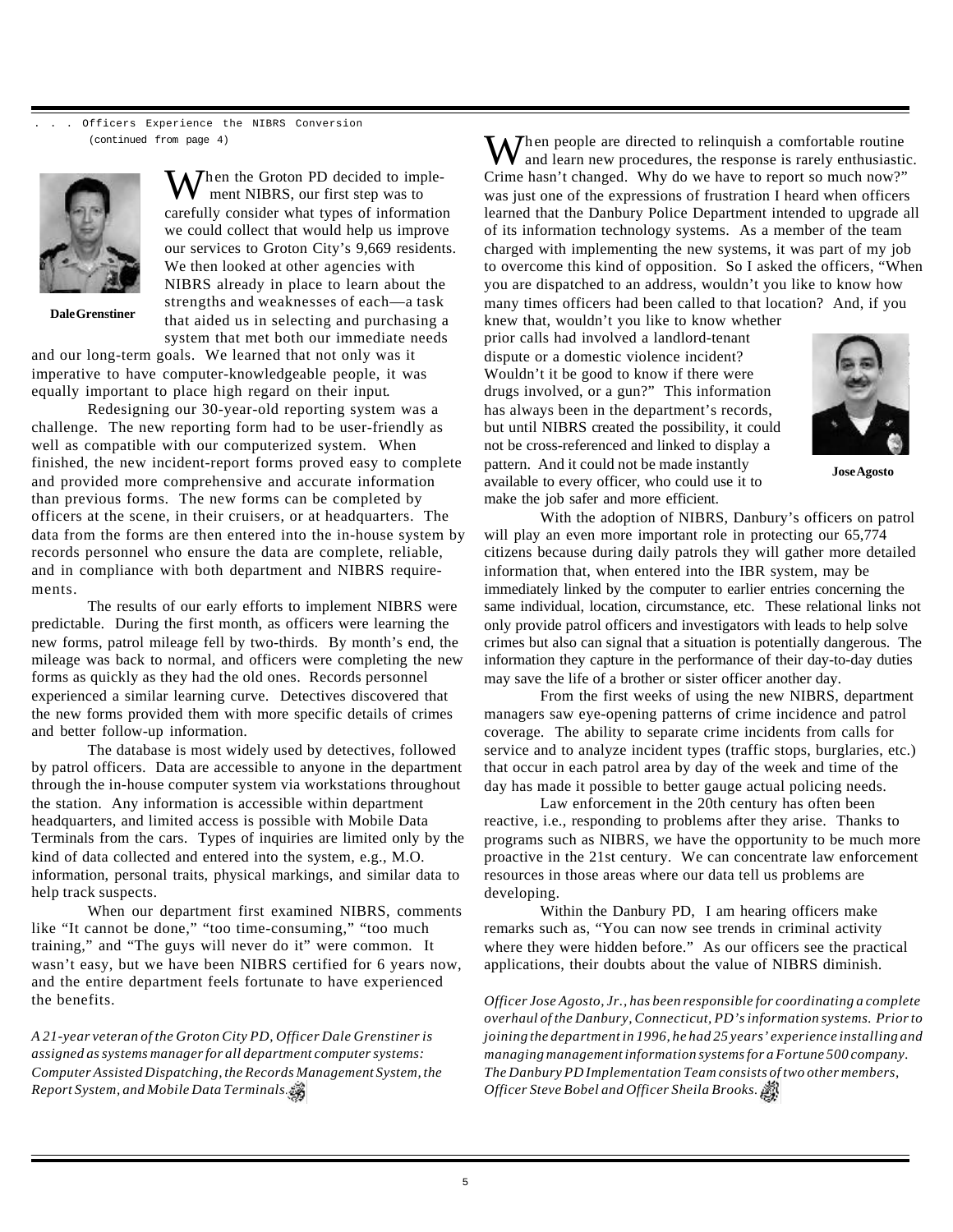# TRIALS AND TRIBULATIONS

How Austin PD Became a NIBRS Agency

B<sup>Y</sup> SUE BARTON

AUSTIN POLICE DEPARTMENT

The information that follows is as much about converting to a<br>
new information system as it is about converting to the National The information that follows is as much about converting to a Incident-Based Reporting System (NIBRS) because in Austin, Texas, both occurred simultaneously. The Austin Police Department (APD) computerized its paper report system in the 1970s. By the mid-80s, changes in technology, departmental growth, and the desire for more refined information led to the design of a database information system. The new system, designed for laptop data entry, was operational in October 1994. However, APD had lost funding for laptops earlier in the year. Without the necessary equipment and with no time for training, officers were forced to revert to paper forms that incorporated the new NIBRS data requirements. Manual entry created a backlog of thousands of paper reports.

*The Situation Worsens:* At that time, APD was past the point of no return. The old information system was inoperable and the Summary-based Uniform Crime Reporting (UCR) Program would not run against the new database. Employees searched boxes of reports awaiting data entry to complete UCR data collection for 1994. Even though the arrival of laptop computers in 1995 answered the paper-reporting problems, it presented new challenges. Officers found data entry difficult, time-consuming, and unreliable. Despite the technological advances, backlogs continued, patrol productive time dwindled, and ready access to information was virtually nonexistent.

*The Long Road Back:* Eventually, we were able to design new data entry screens that simplified the process. The new screens also provided immediate edits for mandatory fields of information. New upload programs provided for the transfer of information from laptops to the mainframe. In January 1995, APD began submitting electronic incident-based reports to the national UCR Program. It took more than a year to meet the FBI's standards for clean data. Since management reports had not yet been developed, the APD did not have access to official numbers relating to the state of crime for the entire year.

*Initial Shock:* Judgement Day came in February 1996 when the FBI returned APD's final crime statistics for 1995. Overall, Part I crime had increased only 5 percent, but violent crime was 25 percent higher than 1994 figures primarily due to an astounding 66 percent increase in aggravated assault. The fact that arrests had plummeted added to the misery.

APD immediately initiated a review to determine the accuracy of the returned FBI report using other internal crime reports (not based on Summary or NIBRS standards) for compari-

son. A cursory review narrowed the scope. Homicide, rape, robbery, and property crime categories appeared to be valid. A mystery remained as to why our database contained a lower number of aggravated assaults and a higher number of arrests than reported through NIBRS; therefore, the data required further analysis.

Two years earlier, APD had discovered discrepancies in reporting aggravated assaults. An audit had revealed that the way reports were coded and the way the UCR Summary software operated often resulted in counting offenses rather than counting each victim as a separate offense. APD had taken appropriate steps to correct the problem at that time, but now we suspected that the same error might be reoccurring. To test this theory, our programmers created software to count the number of victims associated with the aggravated assault offenses. The count validated the accuracy of the NIBRS report. APD then ran the same program against 1994 data and discovered that, indeed, APD had undercounted aggravated assaults in 1994. The problem was not a result of conversion to NIBRS, but rather incomplete reporting in 1994. After comparing the true count of victims for both years, the actual increase in aggravated assaults was 15 percent rather than 66 percent.

We then turned our attention to resolving the arrest issues. Again, we searched the database for raw clearance and arrest data. The exceptional clearances appeared to be accurately reported; however, the number of arrests was drastically undercounted. We discovered that the software logic was designed to extract the arrest data from the identification database rather than the offense database. Because of this design flaw, the system was failing to count persons arrested in other jurisdictions for APD offenses as well as persons who were arrested but not booked (bench warrants, etc.). Also, since field release citations resided in the offense system rather than in the identification database, they had been totally omitted. Other problems involved arrest codes that did not agree with offense titles and data entry errors or backlogs. APD developed software checks to identify and remedy most of these problems. A new report management system that will resolve the problems in a less work-intensive way is currently in the development stage. All in all, APD discovered a lethal combination of process, people, and programming errors that contributed to arrest data being clearly unreliable.

*Return to Normal:* The chaos of change has subsided. Police officers have embraced the use of laptops, and they are entering NIBRS data automatically. Even detectives are using laptops to take statements in the field. At least 90 percent of all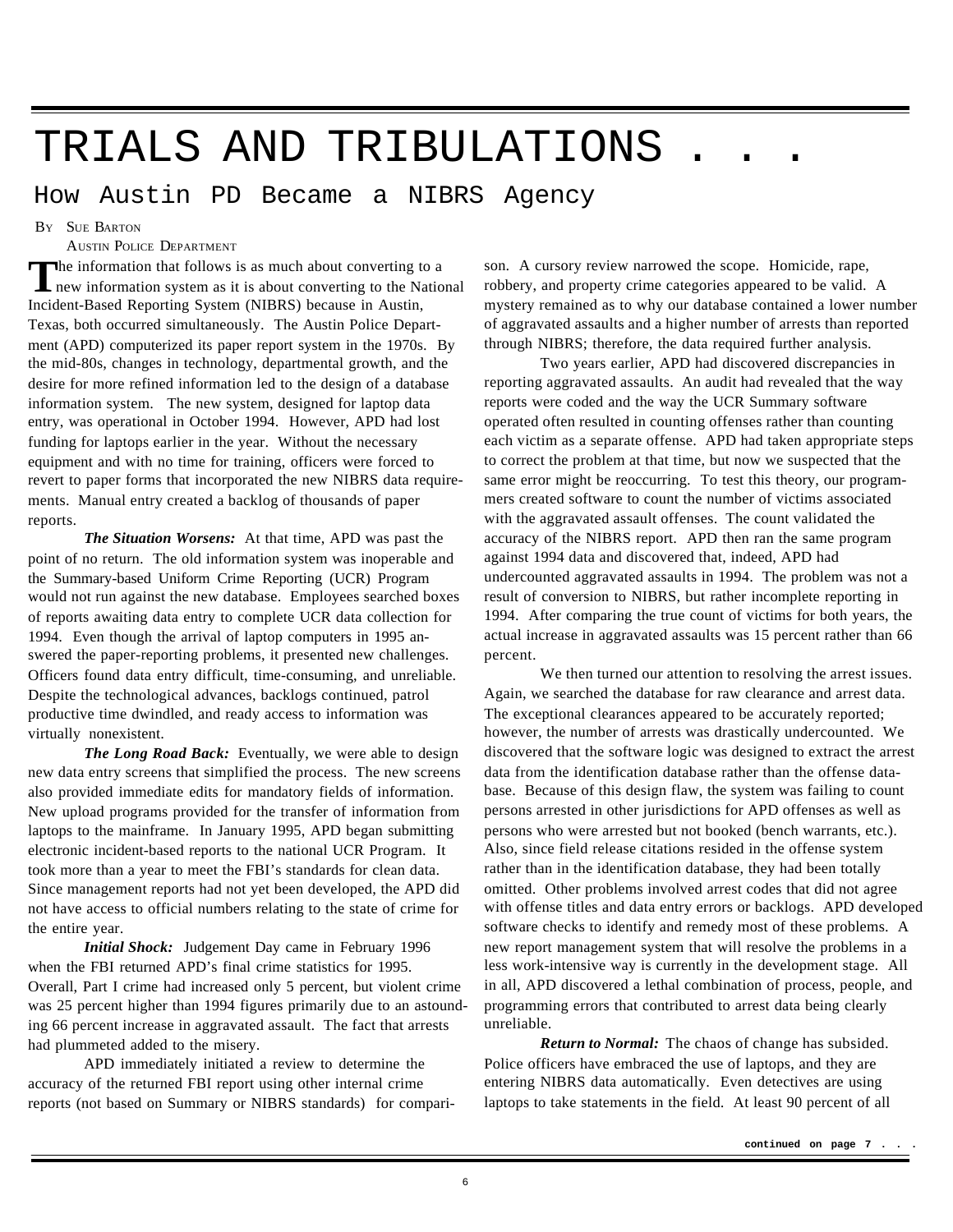TRIALS AND TRIBULATIONS (continued from page 6)

police reports are entered and reviewed within 24 hours; only reports that do not require follow-up investigation take more than a day. This means that detectives can begin investigations almost immediately rather than waiting 3 to 5 days as was common in the "old days" of manual entry of handwritten reports.

Perhaps the most notable improvement lies in the richness of information currently available. For example, Austin reports more hate crimes than does any other city in Texas, not because hate crime is more of a problem in Austin, but because that information is easily recorded in the field without having to fill out a paper form. Similarly, understanding the relationships between victims and offenders allows us to strategically channel resources to areas such as domestic violence where we can make the biggest impact on reducing violent crime.

*Looking Ahead:* APD has spent the last year planning the design of a new information management system to be implemented in the next few years. Although the change will undoubtedly bring some degree of confusion, we have great expectations for this system because we will be careful not to repeat the mistakes made during the development of our current system.

Converting to NIBRS was difficult. It was not painless; progress never is. Change is not easy, and often the rewards are not immediate. The true value and utility of NIBRS information cannot be fully realized until many more agencies, especially larger departments, come on board.

**Sue Barton**

Sue Barton, Assistant Director, Austin Police Department, has 29 years of city government experience. Ms. Barton is also a consultant for the National Institute of Justice (U. S. Department of Justice).



### **The Voice of Experience**

If experience is the best teacher, the Austin Police Department (APD) is in a unique position to offer the following words of advice for agencies contemplating a change to incident-based reporting.

- $\blacksquare$  Begin the planning process by auditing your current information system and UCR Program to detect any possible reporting discrepancies. Any errors are likely to magnify differences in NIBRS data.
- $\blacksquare$  Work backward. Design the outputs. Consider the management and operational reports that are needed on a routine basis; then think about those special reports or requests for information that arise infrequently, and make sure all reasonable report needs are met. Once the local requirements are met, identify external reporting requirements from state and federal programs such as NIBRS. Chances are that few, if any, additional data elements will be needed.
- $\blacksquare$  Collect only the information that will be used. This may sound shortsighted, but if specifications are well thought-out, you will have all the data elements you really need. The danger in collecting huge amounts of data is that it complicates the system, making it less user-friendly. In actual practice, officers will zip past superfluous fields anyway—if a field contains information they will not use for the investigation, they will ignore the category. This tendency may bleed over to critical data elements that are needed for analysis or management purposes. Do not end up with a system loaded with capacity and potential for information, but devoid of data.
- Do not leave the development solely in the hands of programming staff. Programmers know code and logic; they are not experts on departmental processes or procedures. The employees who use the system should play a strong role in designing the system. Before purchasing software, talk to the users to see how the data fit their needs.
- $\blacksquare$  Use laptop computers; easy, fast entry is essential. Let the computer do the work, such as replicating the offense number on each page. Design easy, pop-up help screens to give officers immediate access to descriptor codes.
- $\blacksquare$  Use on-line edits that prompt officers to correctly enter all data fields as they input the data; otherwise, you will have to continually clean your data.
- $\blacksquare$  Train prior to implementation. APD officers had to adjust to a new information system, new NIBRS requirements, and the transition to laptop entry in the field simultaneously.
- $\blacksquare$  Build your system to accommodate change.
- Get all the help you can, wherever you can. APD built their information system without giving much, if any, thought to purchasing software for NIBRS. Neither did we network with cities that were already providing incident-based reports. Do not wait until problems arise; work with your state Program and the FBI during the planning and implementation phase.

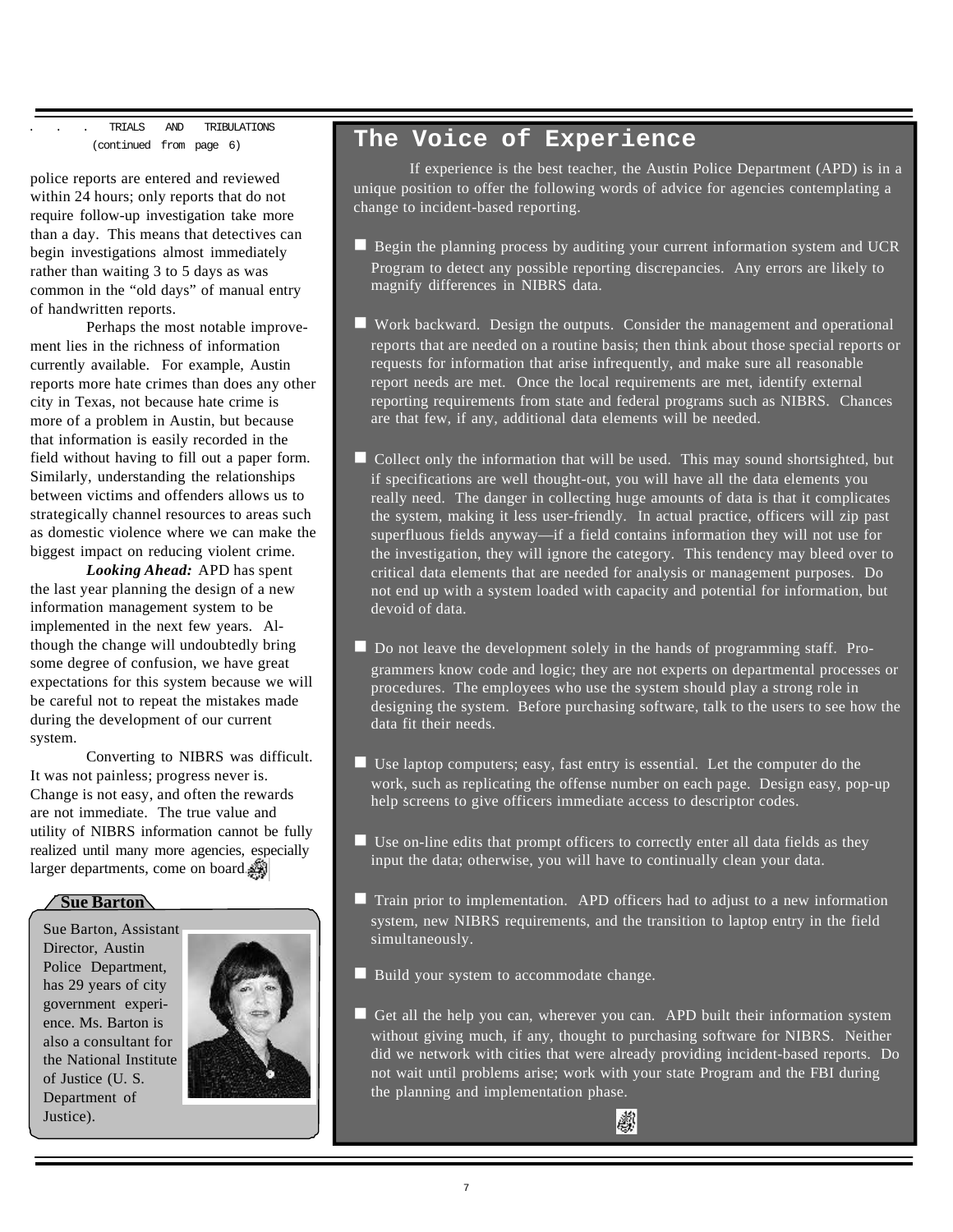# **Wichita, Charlotte-Mecklenburg, and Chicago Test NIBRS**

Three cities selected for Pilot Project

nly 4 of the Nation's 67 major citie<br>
(those with populations over<br>
150,000) currently submit National<br>
Incident-Based Reporting System (NIBRS) nly 4 of the Nation's 67 major cities (those with populations over 250,000) currently submit National crime statistics to the FBI. Since 80 percent of U.S. citizens reside in metropolitan areas, meaningful national crime statistics are impossible without data from these vital jurisdictions. In recent years, the FBI and the Bureau of Justice Statistics (BJS) have been partners in an effort to promote NIBRS participation by encouraging the adoption of automated, incident-based records management systems. One result of this partnership was the recent selection of three cities to receive federal grants to showcase state-of-the-art systems that are NIBRScompatible. Wichita, Kansas; Charlotte-Mecklenburg, North Carolina; and Chicago, Illinois, were chosen to serve as pilot agencies in a project aimed at demonstrating to the law enforcement community that a NIBRS-compatible system is feasible and that an agency will accrue benefits once the System is in place.

Participation in the NIBRS project entails an agreement from each of the pilot agencies to allow continual monitoring of relevant activities, tracking and recording all milestones and pivotal events in the implementation process. To broaden the scope of the project, representatives of seven observer agencies have been invited to meet with the pilot departments to add their perspectives and experiences. The seven observer agencies are Austin Police Department (PD), Texas; Jefferson Parrish Sheriff's Office (SO), Louisiana; Seattle PD, Washington; New Castle County PD, Delaware; Los Angeles County PD, California; Washington Metropolitan PD, District of Columbia; and Honolulu PD, Hawaii.

The FBI and BJS intend to document and publicize experiences of the three diverse pilot agencies as they develop NIBRScompatible systems.

#### **WICHITA**

The Wichita, Kansas, Police Department,<br>which serves a population of 335,000, which serves a population of 335,000,



employs 626 sworn officers and logs approximately 25,000 Uniform Crime Reporting (UCR) Part I offenses a year. In connection with its overall automation efforts, the department will modify its existing records management system to include NIBRS elements not currently available. The most significant elements lacking in the present system are relationship identifiers that link victim to suspect and victim to offense. The project will consist of making alterations to the Oracle database, revising the data entry screens, and training officers and support staff in the use of NIBRS reporting guidelines. Once the department is able to collect and store all required NIBRS data, the statistics will be verified using software provided by the Kansas Bureau of Investigation and then submitted electronically to the state's Crime Data Information Center.

#### **CHARLOTTE-MECKLENBURG**

A pproximately 53,000 UCR Part I offenses are reported each year to the Charlotte-Mecklenburg, North Carolina, Police Department, which employs 1,393 police officers. The jurisdiction has a population of about 611,000. In 1998, the police department began developing an integrated information system that includes a module for crime reporting to the state UCR Program. While the original data fields, tables, and links were in accordance with the incident-based reporting (IBR) standards that were in use at that time by the state UCR Program, they were not compatible with NIBRS. Under this project, the crime reporting module will be redesigned so that it will meet the NIBRS standards currently being adopted by the North Carolina State Bureau of Identification. The original data fields, tables, and links were developed with the goal of supporting an increased emphasis on local problem solving as well as providing better support for case investigation. The department hopes to incorporate the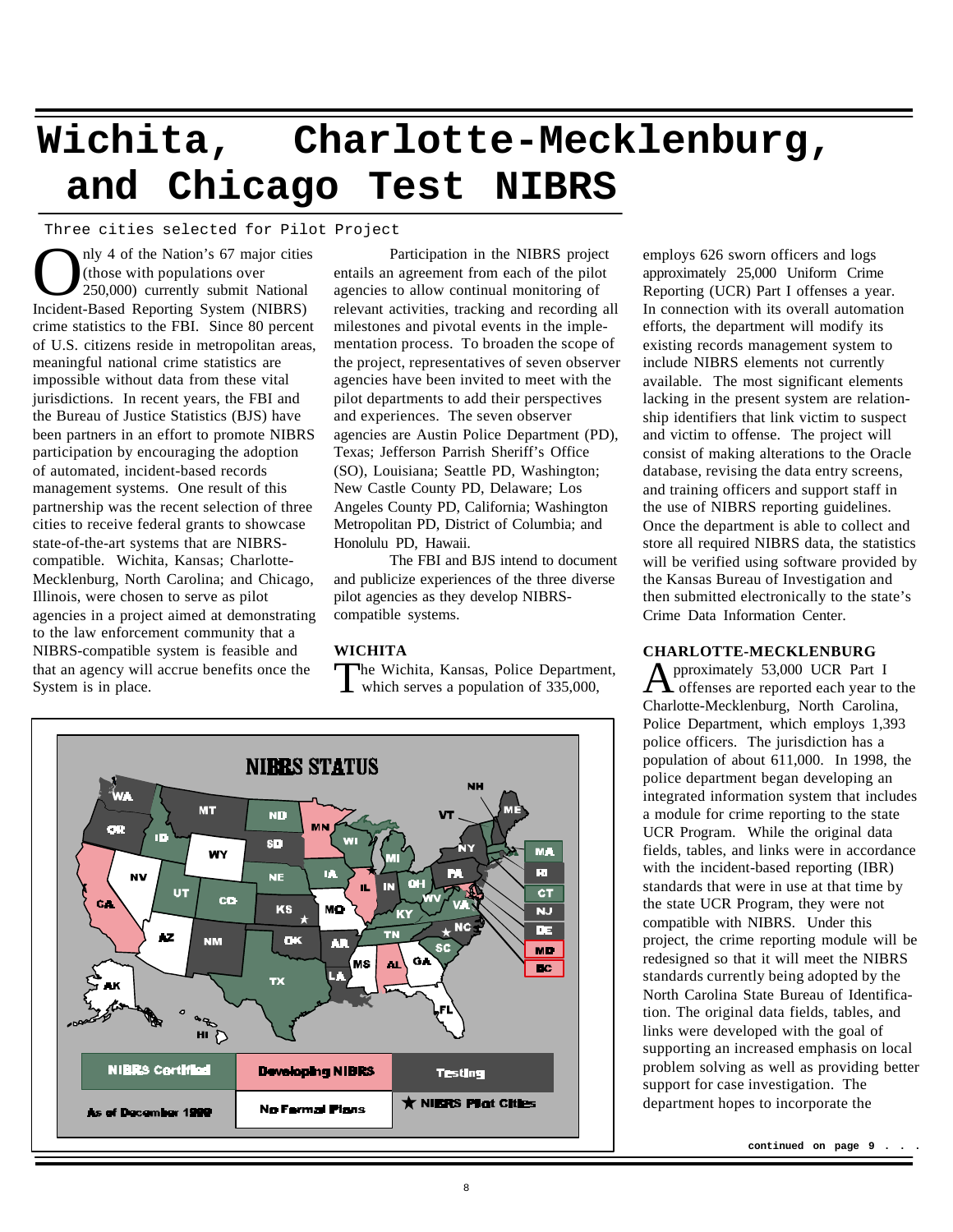Witchita, Charlotte-Mecklenburg, and Chicago Test NIBRS (continued from page 8)

NIBRS requirements within that framework rather than as an additional set of data fields and links.

The enhanced reporting system is more than just a matter of asking officers to file their incident reports on laptop computers. In fact, patrol officers will be conducting preliminary investigations. The technology will provide a way for them to record their findings so that the information can be used not only to help solve individual crimes but also to analyze problems in their districts. NIBRS will be an important part of this process.

#### **CHICAGO**

S<br>
Serving a city of nearly 3 million inhabitants, Chicago's police<br>
force consists of 13,466 sworn officers and another 2,060<br>  $\frac{2,060}{2}$  $\sum$  force consists of 13,466 sworn officers and another 2,060 administrative personnel. The department handles over 250,000 UCR Part I offense reports each year. It will implement a NIBRScompatible, automated case-reporting system that will integrate with the department's existing Police Computer-Aided Dispatch (PCAD) and Criminal History Records Information System (CHRIS) applications. The automated case-reporting application, which will include screens that guide the officer through the preliminary investigation process, will also pull relevant data automatically from the PCAD for inclusion in the incident report.

All case reports will be housed in CHRIS, which will automatically update the case report as transactions occur. Development of the automated, integrated case-reporting application will be handled by a vendor under contract with the city of Chicago. CHRIS, however, was developed within the Chicago Police Department, and the department is quite amenable to sharing with other agencies any nonproprietary software that is currently available or may be developed as the project progresses.

Representatives from the three agencies will meet with BJS and FBI staff quarterly to share experiences regarding successes, problems, solutions, costs, and other relevant developments. The FBI's Programs Support Section will make available whatever training support may be needed, and the FBI and SEARCH, under a BJS grant, will offer technical assistance to all three participating agencies. NIBRS test data will be collected, reviewed, and analyzed regularly to confirm that they are complete and that they meet tests for statistical reasonableness. The goal of this ambitious project is to demonstrate best practices in developing and implementing systems that 1) meet internal management and administrative information needs; 2) increase capacity for crime analysis, community-based policing, and Comp-Stat-like applications; and 3) enable the submission of data to NIBRS.

### New York's Strategy Simplifies Switch to NIBRS

#### B<sup>Y</sup> JAN WHITAKER

NEW YORK DIVISION OF CRIMINAL JUSTICE SERVICES

M Tore than a decade ago, the New York State Uniform Crime Reporting (UCR) Program identified the N<br>Incident-Based Reporting System (NIBRS) as an<br>lent way to enhance crime data and increase crime reporting ore than a decade ago, the New York State Uniform Crime Reporting (UCR) Program identified the National Incident-Based Reporting System (NIBRS) as an excelaccuracy. A Project Advisory Group, with broad representation from the state's law enforcement community, worked with state Program staff to develop our New York State Incident-Based Reporting (NYSIBR) system. We developed a conversion strategy that minimized both additional workload and training investment for local law enforcement. The key to our successful conversion to NYSIBR was the development of a standardized coding system built on the existing New York penal law codes that allowed cross classification of New York crimes to the traditional UCR offenses and to NIBRS.

Obviously, we wanted to make the transition as smooth as possible. Our advisory group quickly realized that adding another set of crime classifications covering the state's criminal laws would represent an additional workload for local law enforcement. However, officers were already required to be conversant in the content and structure of the state penal law, and they were familiar with it through its use in New York's fingerprint-based Criminal History

Record system. The advisory group recommended building on that existing knowledge base and having the state Program handle all classification conversions.

State Program IBR analysts began the process by conducting detailed analyses of the criminal laws of New York State (NYS), the Summary system of UCR, and NIBRS crime category definitions. In some cases, the Summary-NIBRS code assignment was fairly obvious and straightforward. However, in others, a careful examination of the actual statutory text was needed to permit appropriate assignment of Summary and NIBRS codes. Even so, in some cases, the full statutory text did not provide sufficient precision to complete the classification. For example, NYS larceny statutes do not adequately differentiate between pocket-picking and theft from a coin-operated machine. To overcome this, we added a variable to NYSIBR called Larceny Type, which is required for all larceny offenses. With this variable, coupled with the NYS penal law classification, we were able to derive the necessary NIBRS code.

In other cases, where NYS statutory language did not exactly match the Summary-NIBRS crime categories, the advisory group provided guidance and a rationale for applying a "best fit" to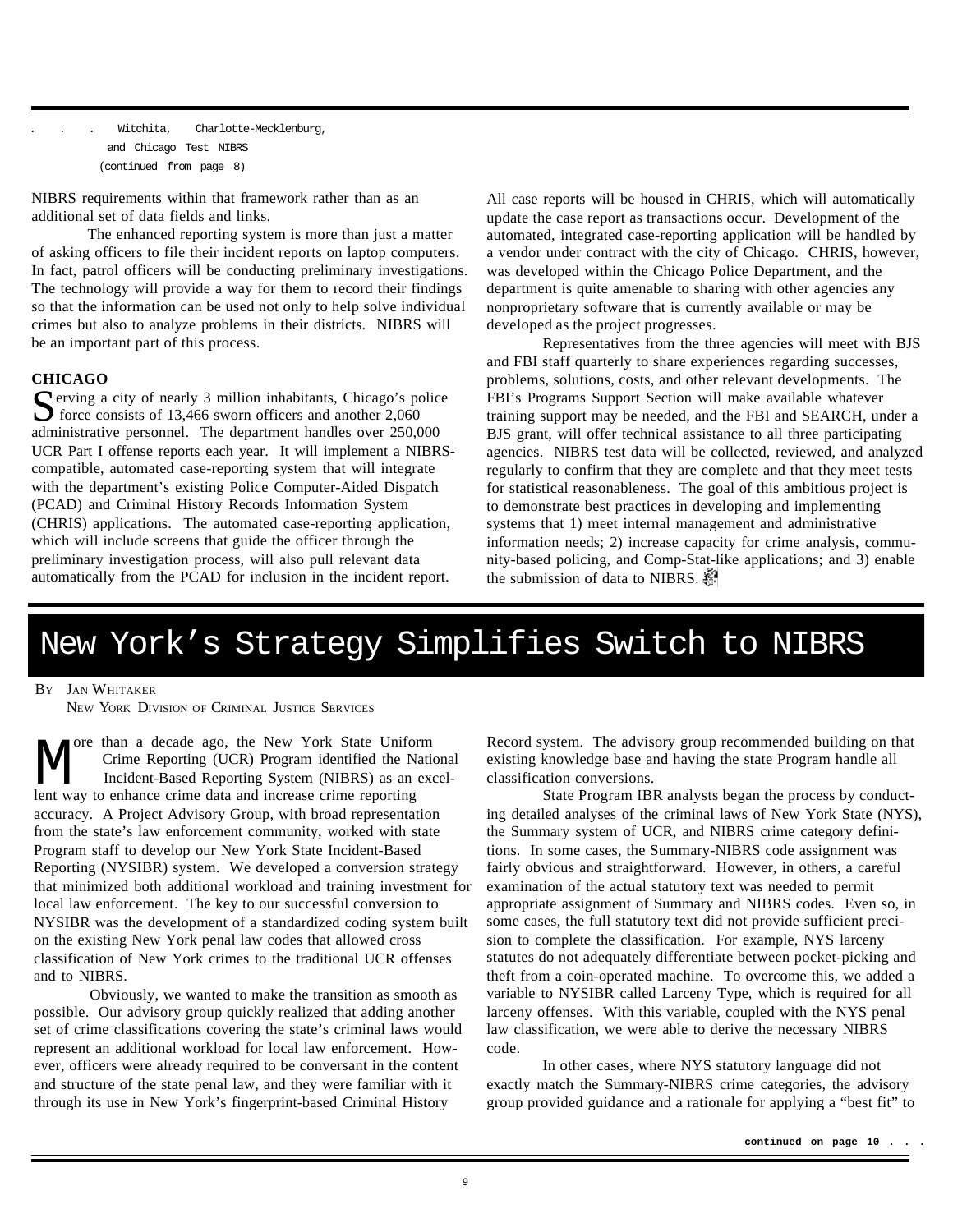#### New York's Strategy (continued from page 9)

Summary and NIBRS codes. Interestingly enough, in those cases where NIBRS definitions confound state statute language, we found that traditional Summary definitions and state statute language had also conflicted, since Summary and NIBRS use the same logic.

State Program analysts constructed cross classifications of all crimes in the NYS penal law to Summary and NIBRS, and they are contained in the state's official Coded Law File. NIBRS offense codes are assigned by the state Program as the data are processed for transmission to the FBI.

#### **Benefits of Standard Classification**

Having a single, uniform set of standard classifications for the entire state increases the accuracy and utility of the data. Classification errors due to ambiguous definitions or other causes are minimized. Each reporting agency can be assured that its data are consistent and comparable to those of all other agencies. And, the state and national Programs benefit from this uniformity as well. State policy makers applaud the ability to analyze state data using either NYS penal law definitions or, where crossstate comparisons may be useful, Summary-NIBRS definitions.

Significantly, too, under the new NYSIBR process, the entire task of classification is removed from the local agency. Staff no longer have to be trained in Summary or NIBRS codes and how they relate to the state penal law.

#### **Code Standardization and Managing the Summary/NIBRS Transition**

Another important benefit of the cross-classification system is that it enables the state Program to convert our data from incident-based back to Summary formats. This has proven to be a key tool in understanding the transition from the Summary system to NIBRS as well as allowing the state to compare its newer data to historic UCR patterns.

In fact, Summary-NIBRS comparison is a critical part of NYSIBR certification review. We compare historic UCR reporting patterns with NYSIBR source data applying

the traditional Summary counting rules. During this review, our staff have uncovered problems in the old classification process such as the use of nonstandard Summary UCR crime category definitions. These errors generate noticeable changes in counts in the transition between the Summary system and NYSIBR. We also discovered coding errors in some of the records management software used by local departments. In some cases, a specific penal law offense had always tallied to the wrong UCR category due to a simple typographical error. All significant changes in crime category counts are documented as part of our NYSIBR certification process so that not only is the degree of change due to the transition from the Summary system to NYSIBR noted by local, state, and federal analysts, but so are the reasons for the changes.

It has been a concern in New York and elsewhere that crime counts will increase as local law enforcement implements NYSIBR. We have not found that to be the case in NYS. Overall crime totals do not change substantially; however, counts within categories may change and, in some cases, may change significantly.

With the ability to crosswalk between the Summary system and NYSIBR within a reporting agency, we have been able to closely examine the transition and discover the reasons for any discontinuity. For the most part, incorrect or misapplication of UCR offense classifications, whether due to human assignment or software coding errors,

**Jan Whitaker**

Jan Whitaker is the Manager of the New York State Incident-Based Reporting Program for the Office of Justice Systems Analysis, New York Division of Criminal Justice Services; she joined the project in the early 1990s as a programmer/systems analyst.



is the most frequently occurring reason for apparent changes in crime counts in the transition from Summary to incident-based reporting. The NYSIBR implementation and certification process helps departments better understand the reporting process and allays fears that crime counts will increase.

In the past year, as part of a Bureau of Justice Statistics' grant, state Program staff reviewed the Summary system and NYSIBR code decisions made 10 years ago. They identified the rationale for coding decisions and documented the entire process. Where Summary and NYSIBR codes don't map directly to one another, we are evaluating and documenting the rationale and, in some cases, reconsidering some coding assignments. As we built the documentation, we refined the questions for making code assignment decisions. This process and the documentation will be used in coming years as new laws are added by the legislature.

#### **Conclusion**

Standardized classifications across the state have been useful as departments switch from the Summary system to NIBRS, helping to identify and explain changes in historic reporting patterns. Local departments appreciate the simplified training resulting from this standardization, and they report increased confidence in local data. 5

| Ten             | Largest                                | NIBRS                  | Agencies          |
|-----------------|----------------------------------------|------------------------|-------------------|
| Agency          |                                        |                        | <b>Population</b> |
| <b>AustinPD</b> |                                        | (Austin, TX)           | 559.758           |
|                 | Colorado Springs PD                    | (Colorado Springs, CO) | 357,741           |
|                 | Cincinnati PD                          | (Cincinnati, OH)       | 344.828           |
| Aurora PD       |                                        | (Aurora, CO)           | 262,464           |
|                 | Oakland Co. SO                         | (Pontiac, MI)          | 256.562           |
|                 | Greenville Co. SO                      | (Greenville, SC)       | 255.854           |
|                 | Henrico Co. PD                         | (Richmond, VA)         | 245,905           |
|                 | Chesterfield Co. PD (Chesterfield, VA) |                        | 245,044           |
| Akron PD        |                                        | (Akron, OH)            | 218,044           |
|                 | Knox Co. SO                            | (Knoxville, TN)        | 199,518           |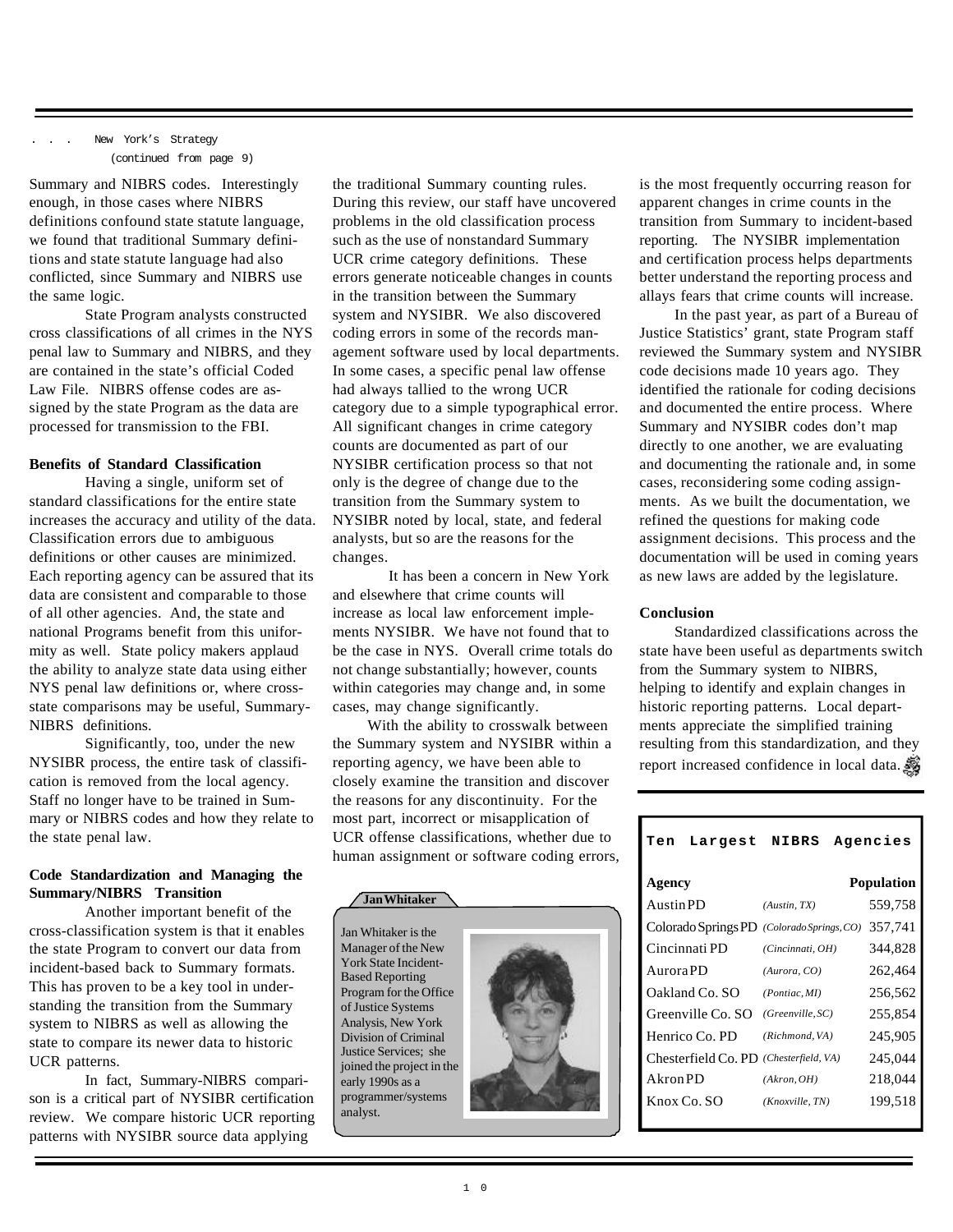#### Working with the local media:

### When NIBRS is the News

B<sup>Y</sup> WILLIAM M. WATSON

RILEY COUNTY POLICE DEPARTMENT, MANHATTAN, KANSAS

**Police shootings, use of force,**<br>high-speed pursuits, and prof  $\blacksquare$  high-speed pursuits, and profiling are just some of the tough issues I must address as chief of police. If it were not difficult enough to deal with such matters while striving to maintain high standards of police conduct, morale of employees, and support of the community, I must also deal with local media that often appear skeptical of police. All I need to top off a week when Officer Smith has written a traffic citation for the mayor's wife is a front page news story about the city's crime going up.

A police department may not want to have a relationship with the media, but it will have one, good or bad. Too many law enforcement personnel see the media as intrusive, unfair, critical, and biased. And many members of the media believe law enforcement officers are secretive, defensive, and violate an individual's rights hiding behind a code of silence. Obviously, such stereotypes on both sides are not conducive to building positive relationships. However, a law enforcement agency that fosters an adversarial relationship with the media by attempting to deny its members access to information serves neither the department nor the public.

When a department converts its crime reporting methodology from the Summary-based Uniform Crime Reporting (UCR) Program to the incident-based National Incident-Based Reporting System (NIBRS), the news media will undoubtedly have questions regarding the department's decision to make this transition. Most reporters do not understand the traditional UCR Program, the new NIBRS, or the idiosyncrasies of crime data. Simply put, by taking the trouble to ensure that the media and, through them, the public understand both of these systems and the differences between them, a law enforcement agency will minimize the misinterpretation of the data as well as the hostility that will naturally follow erroneous news stories that "make the department look bad."



It is in the best interest of the department to thoughtfully disseminate to the media information that the public should understand. For example, the media can help the public comprehend that a rising crime rate in some categories is not necessarily bad. Reporters can explain that the numbers may indicate that officers are proactively detecting criminal activity. When a department expands its narcotics or drug intervention units, more drug arrests can be predicted, and drug crime may appear to increase. Conversely, disbanding drug interdiction units may make drug crimes appear statistically more favorable because fewer arrests may be recorded.

Invest some time and effort to preempt misunderstandings. Prior to the release of crime data collected via NIBRS, the department should arrange a press conference to discuss the new data collection system. The chief or a representative should explain that the additional data that NIBRS provides will assist the department in the preparation of strategies to combat criminal activity in the community. A knowledgeable member of the staff should explain the limitations of Summary reporting and the strengths of incident-based reporting. Great care should be taken to ensure the general public and the media understand that in NIBRS each single crime incident is collected to provide a comprehensive view of criminal activity, while in the Summary system only the most serious offense is scored by application of the Hierarchy Rule. The agency head or designee should prepare a detailed presentation that includes the impact of the conversion of the number on crimes reported, the type and extent of additional information not previously available, and the reasons the department has elected to participate in NIBRS. The media will most assuredly want to know why crime rates seem to rise or at least deviate from those previously reported. Any fluctuations in crime statistics should be explained to reporters.

continued on page 12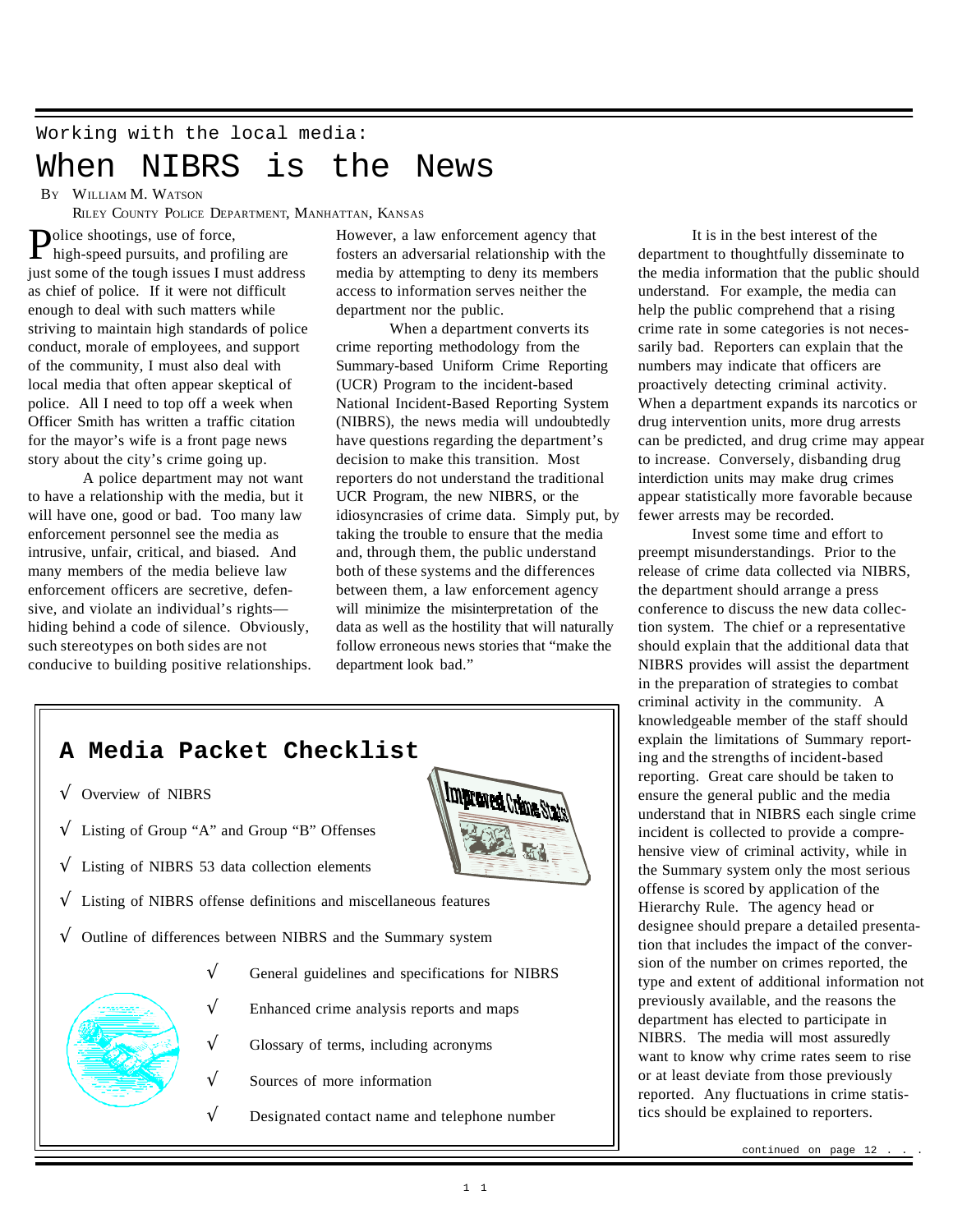#### **. . . When NIBRS is the News (continued from page 11)**

A media packet containing explanatory materials should also be provided. (See sidebar on page 11.) The electronic media generally must present short stories that focus on faces and sound bites. They should be supplied with short anecdotal examples of the manner in which data are provided in each system.

It may be that the media will not consider the UCR-NIBRS transition news, and the department's communication efforts may not result in any stories. Nevertheless, plan on repeating the process again when the data are released. Time spent enlightening reporters about the changes in crime numbers is well spent. If the conversion to NIBRS is construed by the media as being veiled in secrecy, or if little or no information is provided, or the police representative providing the information appears less than well-informed about the new system, stories written or aired may be erroneous and detrimental to the department. More time may be spent clearing up the confusion than would have been needed to educate the media beforehand.

Many jurisdictions that have already converted their crime reporting from Summary to NIBRS and have educated the media about the conversion have not experienced significant problems with the news reporting. Often, the chiefs have found that reporters had not understood UCR even though the media had been reporting crime data for years. The conversion to NIBRS provided the departments an opportunity to familiarize reporters with both systems. To mitigate problems, these agencies not only reported statistics in NIBRS format but then converted them back to UCR standards so that reporters could compare current to past crime statistics. Some agencies have found that certain aspects of their past UCR reporting were significantly in error, thus appearing to represent a drastic increase in crime following the transition to NIBRS. When such problems are discussed openly with the media, any adverse publicity is short-lived.

With the advancement of computer technology, law enforcement agencies throughout this country, whether large or

small, have the opportunity, if not the responsibility, to gather data in respect to criminal activity and analyze that data in an effort to better understand crime and prepare effective, efficient strategies to combat it. Law enforcement's old nemesis, the media, will want to acquire the newly available data, analyze them, and share that information with the public. Agencies that have developed and nurtured reasonable relationships with the media should fare well. The media will present knowledgeable accounts of the available data. Agencies that have

**MikeWatson** William "Mike" Watson recently left his position as Chief of the Wichita Police **Department to** become Director of the Riley County Police Department in Manhattan, Kansas.



not had good relationships with the media and/or do not properly educate reporters may suffer from that lack of planning as they would in any operation. Proper planning and good communication should mitigate any negative media reports in regard to the transition to NIBRS. 5

#### **Help Us Spread the "News"**

There is no restriction on reproduction of this newsletter for distribution within the receiving agency. In fact, the editors encourage recipients to do so. The newsletter is currently distributed to over 73,000 criminal justice agencies. In view of the size of the mailing list, we are unable to add individuals to it. However, since the information

published in *CJIS* is intended to assist law enforcement personnel in the performance of their jobs, it is



important that this newsletter be disseminated as widely as possible.



The chart above demonstrates the differences in time lags for clearances for three types of NIBRS offenses.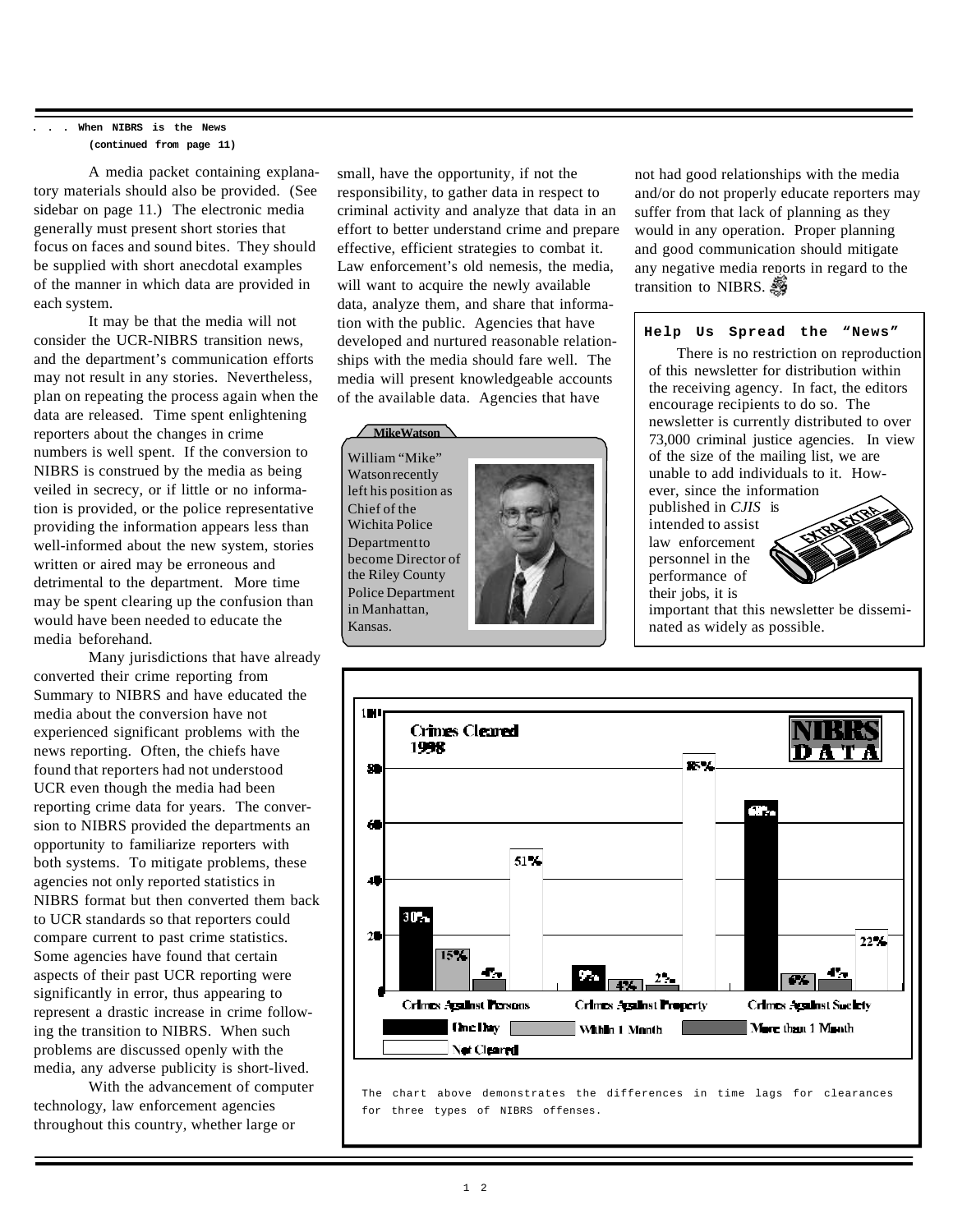# **NIBRS on the World Wide Web**

Several Internet sites furnish law enforcement and criminal justice agencies with extensive information on a variety of National Incident-Based Reporting System (NIBRS)-related topics, including sites at the Justice Research and Statistics Association (JRSA); the Bureau of Justice Statistics (BJS); the Association of State Uniform Crime Reporting Programs (ASUCRP); and SEARCH, the National Consortium for Justice Information and Statistics.

#### **JRSA**

#### **http://www.jrsa.org/ibrrc**

The JRSA's Incident-Based Reporting Resource Center, established with BJS support, puts practical, analytical information and tools into the hands of analysts who want to work with incidentbased data and provides a forum where they can exchange information and ideas. Click on the **Extracting Data from IBRS and NIBRS** link for technical information.

### The **IBR Data in Action: Reports**

**Using IBR Data** link offers projects underway at state Statistical Analysis Centers that use state-level incident-based data.

The JRSA site links to several other NIBRS-related sites, including the main site for ASUCRP, BJS, and the NIBRS Project at the SEARCH site. (See below.)

#### **BJS**

#### **http://www.ojp.usdoj.gov/bjs/nibrs.htm**

The BJS site details the history of NIBRS and compares this incident-based reporting system to the traditional Summary reporting system. The site also supplies an abstract of various BJS publications about NIBRS and provides a link to these documents. Titles include "State Use of Incident-Based Crime Statistics" and "Implementing the National Incident-Based Reporting System: A Project Status Report."



To assist in the development and presentation of incident-based crime data, BJS staff created a series of standardized incident-based tables which can be accessed through **BJS Guidance**. Twenty-one table shells such as "Victim/Offender Relationship for Domestic Violence Related Arrests" and "Violent Incidents by Victim/Offender Relationship, Type of Crime, and by Premise" were identified as measures that could provide policy-relevant criminal information. Local agencies may download the shell tables onto a disk and adapt them for their own use. The software applications WinZip or PKUnzip are needed to download the tables.

#### **ASUCRP**

#### **http://www.asucrp.org/news/index.html**

The ASUCRP site provides a detailed view of NIBRS data as they relate to the UCR Summary system. Highlights of the usefulness of NIBRS are presented along with suggestions for data analysis and links to other helpful Web sites.

#### **SEARCH**

#### **http://www.nibrs.search.org**

A variety of information is available at the SEARCH site including details of the NIBRS Project, a collaborative effort of various law enforcement agencies. The FBI, the BJS, the International Association of Chiefs of Police, the National Sheriffs' Association, the Major Cities Chiefs' Association, and the ASUCRP are working together to increase agency participation in incident-based reporting.

A click on the **NIBRS Federal Standards** link to the **FBI NIBRS Publications** area connects viewers to Volume 1: *Data Collection Guidelines,* Volume 2: *Data Submission Specifications,* Volume 4: *Error Message Manual*, and an addendum to the volumes. Information on obtaining a complimentary copy of a NIBRS video and a copy of the NIBRS edition of the *UCR Handbook* is also offered.

continued on page 14 . . .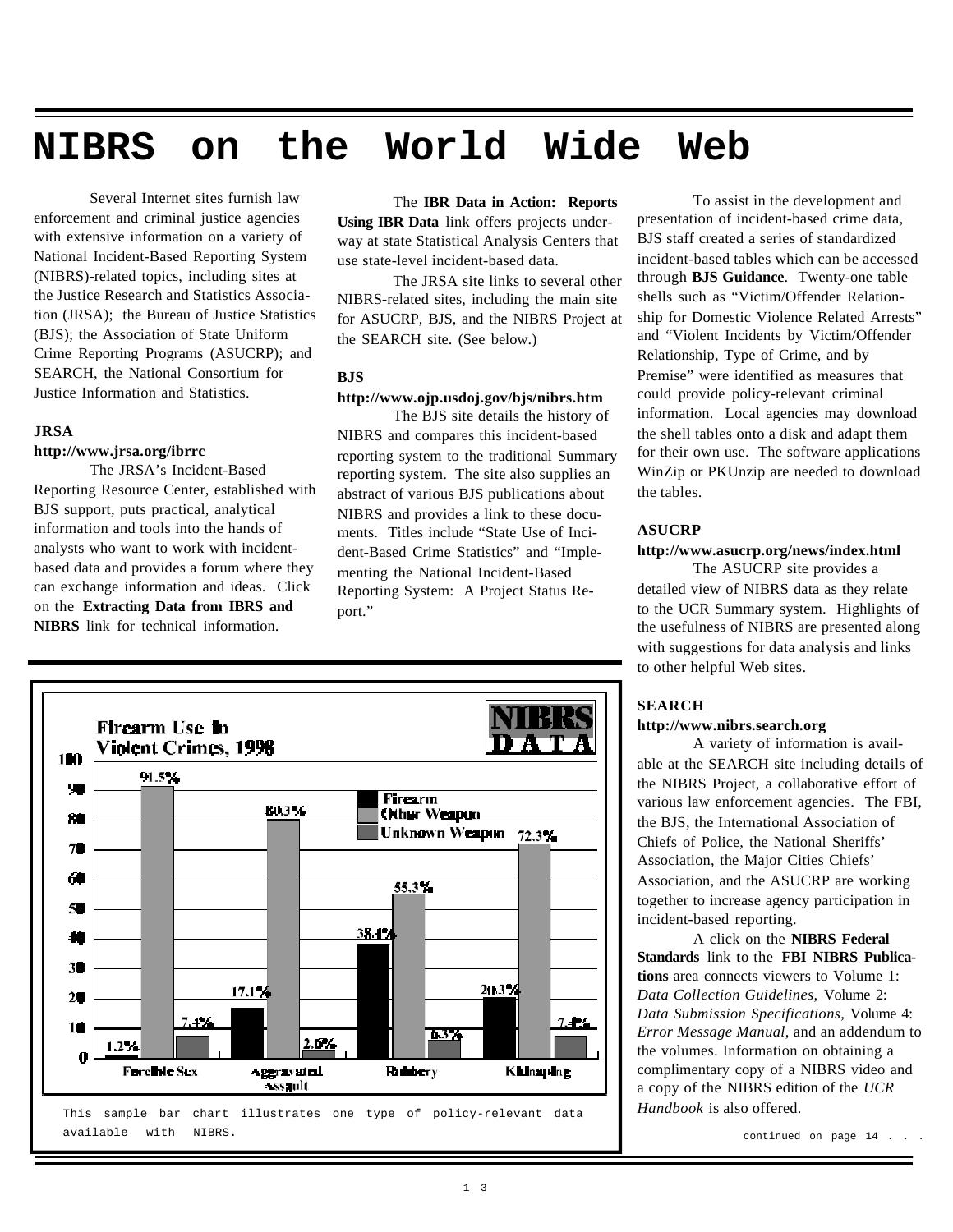. . . NIBRS on the World Wide Web (continued from page 13)

#### The **Law Enforcement Planning**

link features various resources for law enforcement agencies in the process of planning for or implementing conversion of their crime reporting systems from Summary to incident-based reporting. The link contains information on technology, funding, strategic planning, and proposal writing. Sample incident reports that collect required NIBRS data are available, and there is a selection that accesses an automated marketplace for law enforcement products.

The **No-cost Assistance** link presents important information about the technical assistance SEARCH provides to law enforcement agencies, state Summary/ NIBRS programs, and software vendors involved in developing NIBRS. It also details the in-house and on-site assistance SEARCH offers and explains how to apply for technical assistance.

#### **NOTE:**

Information concerning Web sites and connecting links was accurate as of press time. However, Internet sites are continually being updated and improved. Readers are encouraged to browse these sites frequently for the most up-to-date NIBRS information.

# **Where's the Money?**

**H** ffective crime-fighting efforts require cooperation among the components of the criminal justice system: law enforcement, courts, prosecutors, public defenders, criminal justice system: law enforcement, courts, prosecutors, public defenders, corrections officers, and probation and parole officers. One way to foster cooperation is to enable these components to share criminal justice information across local, state, and federal information systems. Attorney General Janet Reno is strongly supportive of criminal justice agencies obtaining federal grant money to purchase automated criminal justice information systems, and she encourages agencies that receive federal funds to implement systems that are compatible with the National Incident-Based Reporting System (NIBRS).

One source of funding for records management systems is the Local Law Enforcement Block Grants (LLEBG) Program administered by the Bureau of Justice Assistance (BJA). In fiscal year 1999, Congress appropriated \$523 million for the Program. To be eligible for an LLEBG application, a jurisdiction must report Part I data to the FBI's Uniform Crime Reporting (UCR) Program.

The LLEBG Program is a formula program based on a jurisdiction's number of UCR Part I violent crimes reported to the FBI. The formula is computed in two stages. In the first stage, state allocations are proportionate to each state's average annual number of UCR Part I violent crimes compared with that for all other states for the three most recent available calendar years. In the second stage, local awards are proportionate to each local jurisdiction's average number of UCR Part I violent crimes compared with the number reported by all other jurisdictions in the state for the three most recent available calendar years. **Note: BJA will base its awards for the fiscal year 2000 on the UCR Part I violent crime averages using 1995, 1996, and 1997 data**. More information about the LLEBG Program is available at the BJA Internet site at **http://www.ojp.usdoj.gov/BJA**.

Many major grant programs administered through the Office of Justice Programs (OJP) authorize equipment purchases, generally including hardware and software. Such programs include the Byrne Formula Grant Program, the Byrne Discretionary Grant Program, the National Criminal History Improvement Program, and the State Identification Systems Grant Program. The Community Oriented Policing Services (COPS) Technology Program also provides funding for the implementation of information and records management systems.



The number of NIBRS agencies has slowly risen since 1991. The downward movement during the 1993-1995 period was the result of Alabama and Illiniois conversion problems at the state levels. Neither of these states is currently NIBRS certified.

**Note:** \$10 million for NIBRS grants has been designated from this fiscal year's Crime Identification Technology Act. The funding will be competitively awarded to 1) states that do not have a state UCR Program that want to establish a statewide Program that is NIBRS compatible and 2) state UCR Programs that apply on behalf of local law enforcement agencies that will implement NIBRS. The grants require a ten percent match of state/local funding.

For information about the NIBRS grants or other funding through OJP or one of its five bureaus, visit the OJP Internet site at **http:// www.ojp.usdoj.gov** (click on "Publications" and then "Guidelines, Solicitations, and Application Kits"). The BJA Clearinghouse provides additional information regarding funding opportunities on the Internet at **http://www.ncjrs.org** (click on "Law Enforcement," "Topics," then "Justice Grants"). To learn more about funding through COPS, visit the Internet site at **http://www.usdoj.gov/cops** (click on "Grants, Programs & Activities").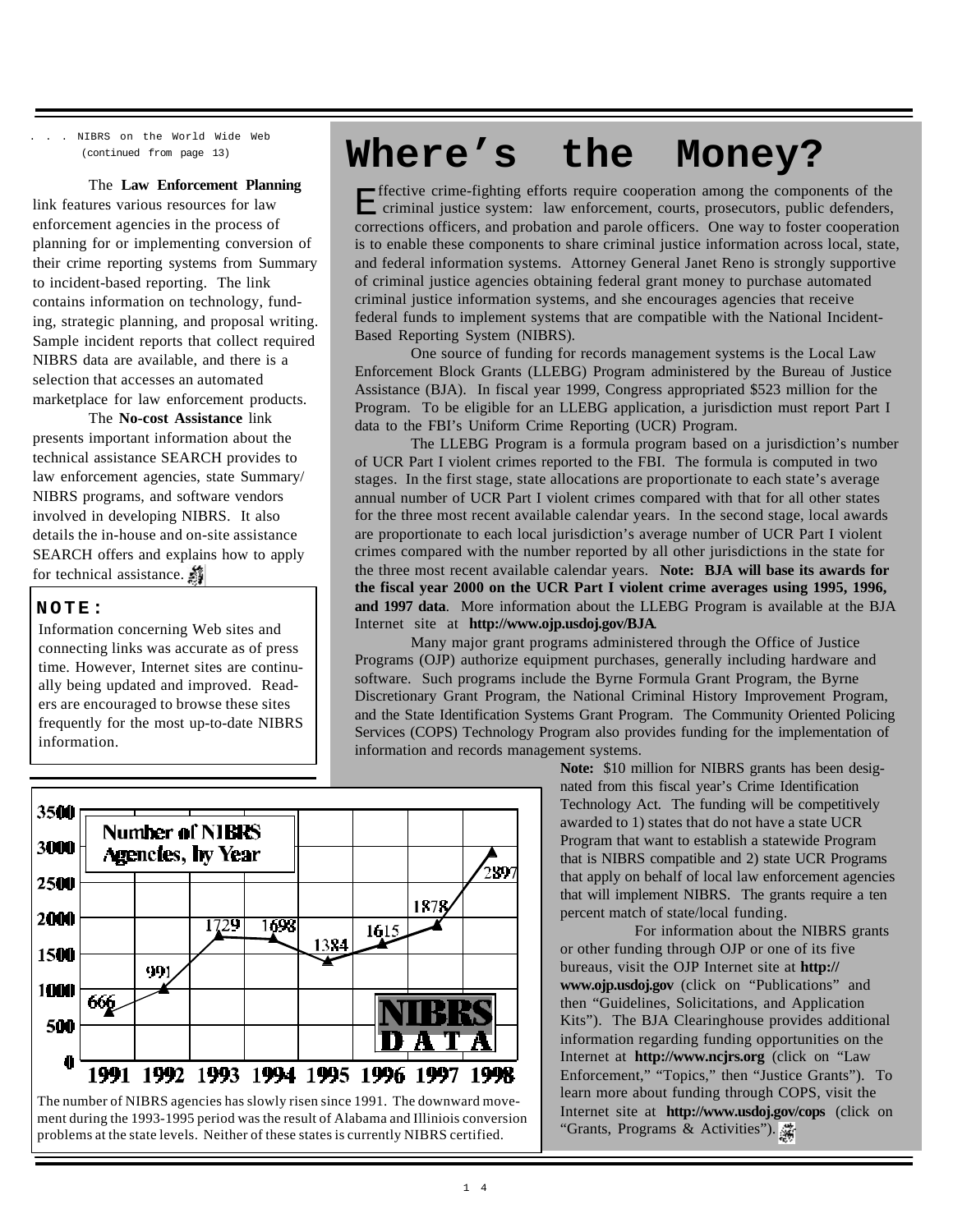$\Delta^{-}$ NIBRS  $\mathbb C$  $\footnotesize \begin{array}{c} \textcolor{blue}{\text{NIBRS Introduction}}\ \textcolor{blue}{\bigcirc \textcolor{blue}{\bigcirc \textcolor{blue}{\bigcirc \textcolor{blue}{\bigcirc \textcolor{blue}{\bigcirc \textcolor{blue}{\bigcirc \textcolor{blue}{\bigcirc \textcolor{blue}{\bigcirc \textcolor{blue}{\bigcirc \textcolor{blue}{\bigcirc \textcolor{blue}{\bigcirc \textcolor{blue}{\bigcirc \textcolor{blue}{\bigcirc \textcolor{blue}{\bigcirc \textcolor{blue}{\bigcirc \textcolor{blue}{\bigcirc \textcolor{blue}{\bigcirc \textcolor{blue}{\bigcirc \textcolor{blue}{\bigcirc \textcolor{blue}{\bigcirc \textcolor{blue}{\bigcirc \textcolor{blue$ 0000000000000000 **NIBRS Overview** - Introduces Program  $\mathcal{S}^{\ast}$ history - goals and objectives of an  $\sqrt{\frac{A}{C}}$  Defines fundamental NIBRS terminology<br> $\frac{A}{D}$  Definitions of Offensas enhanced system Includes information promoting the **B**<br>Defines fundamental NIBRS terminology<br>Crimes Actions of Offenses benefits of NIBRS Compares advantages of NIBRS vs Crimes Against Property Summary reporting Crimes Against Persons Introduces reports, data elements, Crimes Against Society and data values  $\begin{array}{cc}\n\bigoplus \text{Crimes} \text{Aganst} \text{S}_0 \\
\text{Exercises include:}\n\end{array}$ 8 Emphasizes status and progression Classifying scenarios **1999 NIBRS Training** of NIBRS throughout the country Identifying multiple-offense/"lesser 783 participants 8 Introduces NIBRS certification included offenses" situations representing Recommended for local, state, and<br>
federal UCR Program personnel ecommended for local, state, and 406 agenciesRecognizing an incident and acting in<br>
Concert situations<br>
Distinguistic intervals of the distinguistic intervals of the distinguistions (i.e., administrators, training instructors, Distinguishing separation of time and<br>place<br>communication of time and report analysts, programmers, etc.) who  $R_{\text{Programpended for local, state, and federal UCR}}^{\text{ecommented of a local, state}}$ are responsible for the collection of statistics for the UCR Program.  $\overline{O}$ entry clerks, police officers, etc.) who are responsible for collecting and recording NIBRS Ō  $\hat{\mathbf{O}}$ crime data for submission <sup>t</sup>o the FBI. Ô **NIBRS Property Segment - Emphasis on** BExamines: Construction Louis Cost Etc. (Data Element 14) Property Loss/Etc.(Data Element 15)<br>Property Description (Data Element 15) 000000000000 O **NIBRS Train-the-Trainer-Emphasis on adult** Value of Property (Data Element 16) education techniques applicable to NIBRS value of Recovery (Data Element 17) Mumber of Stolen Motor Vehicles (Data  $\partial$  Sharing training information  $\partial$  Discussing practical ideas to enhance existing ue of Frocovery (Denoted Vehicles (Data<br>teof Recovered Motor Vehicles (Data<br>umber of Recovered Motor Vehicles (Data<br>Elember of Recovered Motor Vehicles (Data Element 20) training  $\Theta$  Assisting with customized techniques for teaching Estimated Drug Quantity (Data Element 21)<br>
Estimated Drug Quantity (Data Element 22)<br>
Estimated Drug Quantity (Data Element 22)<br>
Estimated Drug Quantity (Data Element 22)<br>
Type Drug Measurem for codutitier or messages<br>
(Ca Jumber (18)<br>Element 18) abert 18)<br>ement 18)<br>umber of Recovered No. (Data Element 20)<br>Element 19)<br>Suspected Drug Quantity (Data Element<br>Suspected Drug Quantent (Antilizing) Estimated Urug Quantity (Data Element 21)<br>Estimated Urug Quantity (Data Element 22) adults 1 ype urug Measurement to a manuscription scenarios R ecommended for local, state, and federal umber<br>Element 19) UCR Program personnel (i.e., records manage-Person associated with error messages ment system administrators, training instructors, state Program managers, etc.) who are responsible for heug Measur<br>Drug Measur de divit error messiederal<br>lications resociated with error and federal<br>ferences associated with example tile, and principle<br>ecommended for specific error steel, who training for the collection and recording of NIBRS rections reenting and the content of the code<br>erences associated with c.e., administrated<br>erences associated program personnel (i.e., administrated)<br>commences report and recording NII<br>UCR Program personnel content of the c pplications, associated states, administrations, coders, accommended for local, states, administrations, coders, and a report analysts, coders,  $\chi^2$  commenter and recording NIBRS of CR Program personne ording NIBRS of  $\$ crime data. pata entry clerks, police officers, etc.) who are discussed the pataments of the pataments of the pataments of the sponsible for collecting and recording NIBRS eferences and d for local distant lists, ho are<br>eferences and d for local proportions, etc.) who are<br>ecommenderam persons, reporting NIBR<br>cors, training instructions and recording Fig.<br>for content of content instant of the  $\mathbb{R}^{\frac{e}{v}}$ contains the contains and recording<br>contains the submission to the FBI. À O 992 The Education/Training Services Unit (ETSU) will assist your state training instructors in the implementation of NIBRS state training instructors in the implementation of NIBRS training. Any training provided by ETSU is free of charge. For ŀō more information contact: Federal Bureau of Investigation, Ю Criminal Justice Information Services (CJIS) Division, ATTN: Ю Education/Training Services Unit, Module E-3, 1000 Custer Hollow Road, Clarksburg, WV 26306; (304) 625-2821 or O 1-888-UCR-NIBR. Hours of business: 8:00 a.m.-4:30 p.m. ET, Ю Monday - Friday. Ю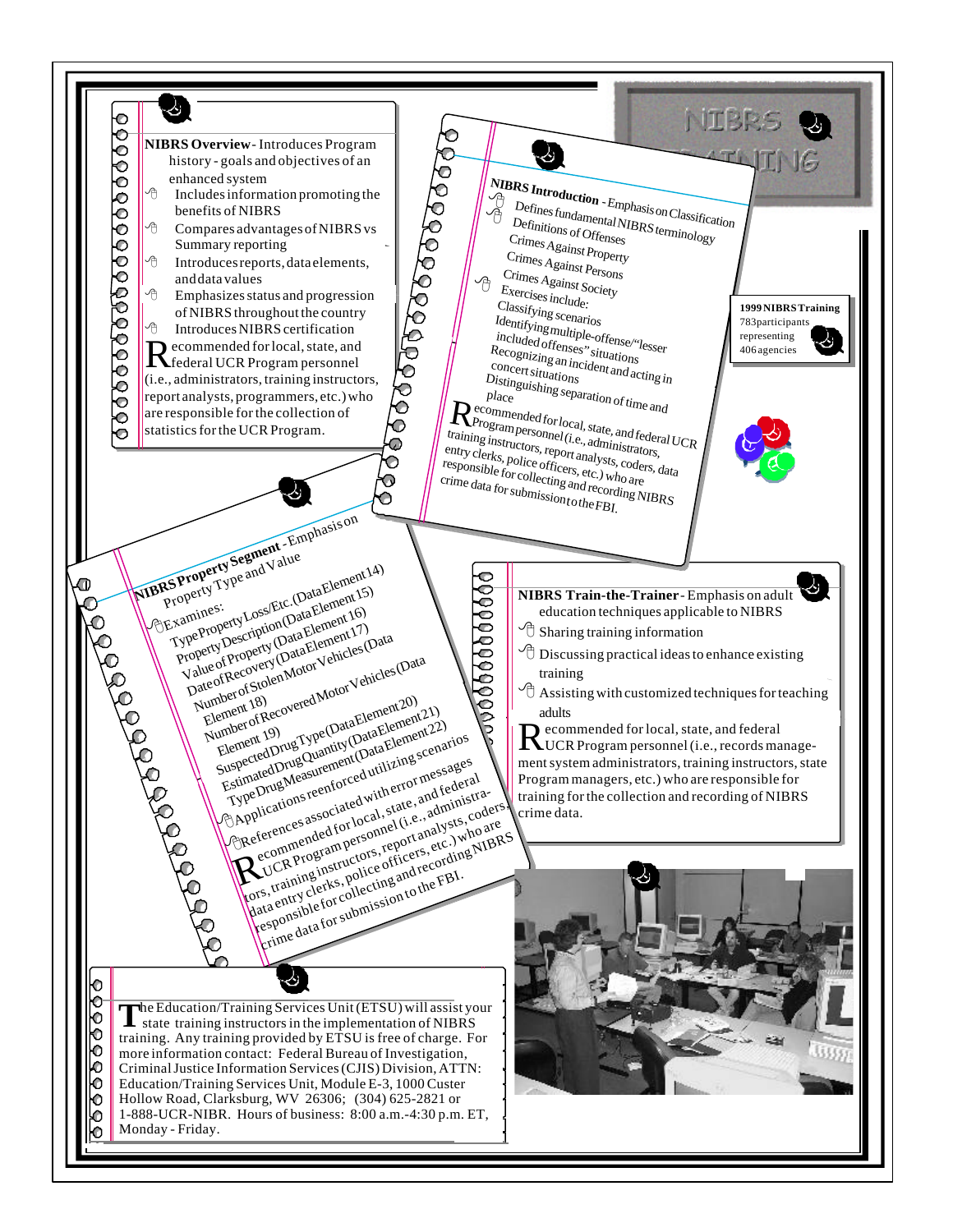### **The Evolution of a State Program**

BY JACKIE VANDERCOOK

TENNESSEE BUREAU OF INVESTIGATION

The third annual Tennessee Incident-<br>
Based Reporting System (TIBRS)<br>
Conference held in Gatlinburg drew 435 law he third annual Tennessee Incident- Based Reporting System (TIBRS) enforcement personnel in April 1999. The magnitude of that accomplishment can only be appreciated by those who realize that the state of Tennessee had no centralized state Program for the collection and dissemination of crime statistics as recently as 1995. Despite action by the state legislature in 1980 establishing the Tennessee Bureau of Investigation (TBI) as the state's central crime statistics collection agency, lack of funding rendered the legislation moot. For several years, the FBI's Uniform Crime Reporting (UCR) Program mailed paper data collection forms each month to the state's 420 local agencies and typically received completed reports from about 100 of them.

Tennessee's collection practices have progressed so rapidly over the past few years that TBI was able to meet the FBI's stringent requirements for UCR state Program status in 1999. Moreover, the state is now in compliance with the 1980 legislation for the first time in nearly 20 years.

Change began in 1992 with the arrival of Mr. Larry Wallace as the new director of the TBI. Following an assessment of the crime reporting situation, Director Wallace concluded that crime in Tennessee was not being reported accurately, if it was reported at all. One result of this deficiency was the loss of many federal dollars that could have helped to support state and local law enforcement agencies.

The new director's first task was to convince the Tennessee General Assembly and the state's administration of the critical need for accurate state-wide crime statistics and the necessity of funding the collection program. Once he had gained the support of Governor Don Sundquist and the state's legislators, Director Wallace worked with TBI to determine the best collection procedures. TBI decided that the state should go immediately to the National Incident-Based Reporting System (NIBRS). TBI hired additional employees to form an implementation staff and the state Statistical Analysis Center (SAC) was expanded to include the UCR Project. From a TBI canvass for

volunteers, a group of local law enforcement representatives was formed to discuss additional fields to be included beyond the mandated NIBRS elements, thus creating the basis for TIBRS. The group decided to incorporate additional data elements needed by the state within the NIBRS software in order to streamline the collection process for local agencies.

Once a course of action had been set, the most significant remaining obstacle was procurement of funding. That hurdle was cleared in July 1995 when TBI was awarded an Edward Byrne Memorial State and Local Law Enforcement Assistance Program grant under the Criminal Justice Records Improvement Program to begin the implementation of NIBRS. Including the state's 25-percent matching funds, \$645,000 was allotted in 1995. The grant funding provided for the initial program development and the purchase of computers for local law enforcement agencies based upon identified need. An additional \$396,000, including the state's 25 percent matching funds, was awarded for each of the next 3 years.

The next task facing TBI was training employees at the individual agencies in proper data collection practices and use of the software that had been developed in-house by TBI programmers. TBI began an extensive training program in 1996, and by July of that year, approximately 100 law enforcement agencies were reporting monthly. Employees of the SAC produced operating manuals for staff in reporting agencies, and the FBI and state staff produced a guide to convert Tennessee state statute offenses to NIBRS codes.

Participation in the Program has continued to increase since the first TIBRS Conference in 1997 when approximately 220 persons attended. At the conference, a user group was formed to act as a support group and to establish a forum in which agency staff could meet to discuss common problems and successes and to exchange information. Topics of discussion at TIBRS conferences include Internet security, common audit findings, implementation by local agencies, and grant application writing. Staff from the FBI have participated in all three of the TIBRS conferences.

In 1998, TBI initiated a State Audit Program, in which TBI's Crime Statistics Unit reviews an agency's data collection practices biennially. In addition, TBI staff periodically check the reported data for reasonableness. The FBI certified the TIBRS program as NIBRS compliant in July 1998. In March 1999, TBI implemented a formal certification guideline policy establishing a training requirement of 16 hours for at least one person at an agency annually. Currently, 389 law enforcement agencies are submitting statistics monthly, and 342 of those have met certification requirements.

As the Program continues to develop, TBI will provide more support for local agencies, such as the current development of a "Train the Trainer" concept for larger agencies. The TBI Web page will eventually enable each agency with Internet access to download its own reports. In the future, agencies will have access to crime totals, precalculated statistical crime rates by city or local area, reports by offense type, arrest information, and drug incident data.

The federal grant funding for TIBRS concluded in June 1999; however, the state legislature has provided the funding for the Program's continued growth and development. TIBRS emergence as the solid foundation of a strong central state Program in a state with a tradition of piecemeal statistical collection proves the power of commitment. The partnership between Tennessee's local law enforcement agencies, their state offices, and the federal government has strengthened the criminal justice system at every level.*5* 

#### **Jackie Vandercook**

Jackie Vandercook started her criminal justice career 14 years ago and came to the Tennessee Bureau of Investigation 8 years ago.

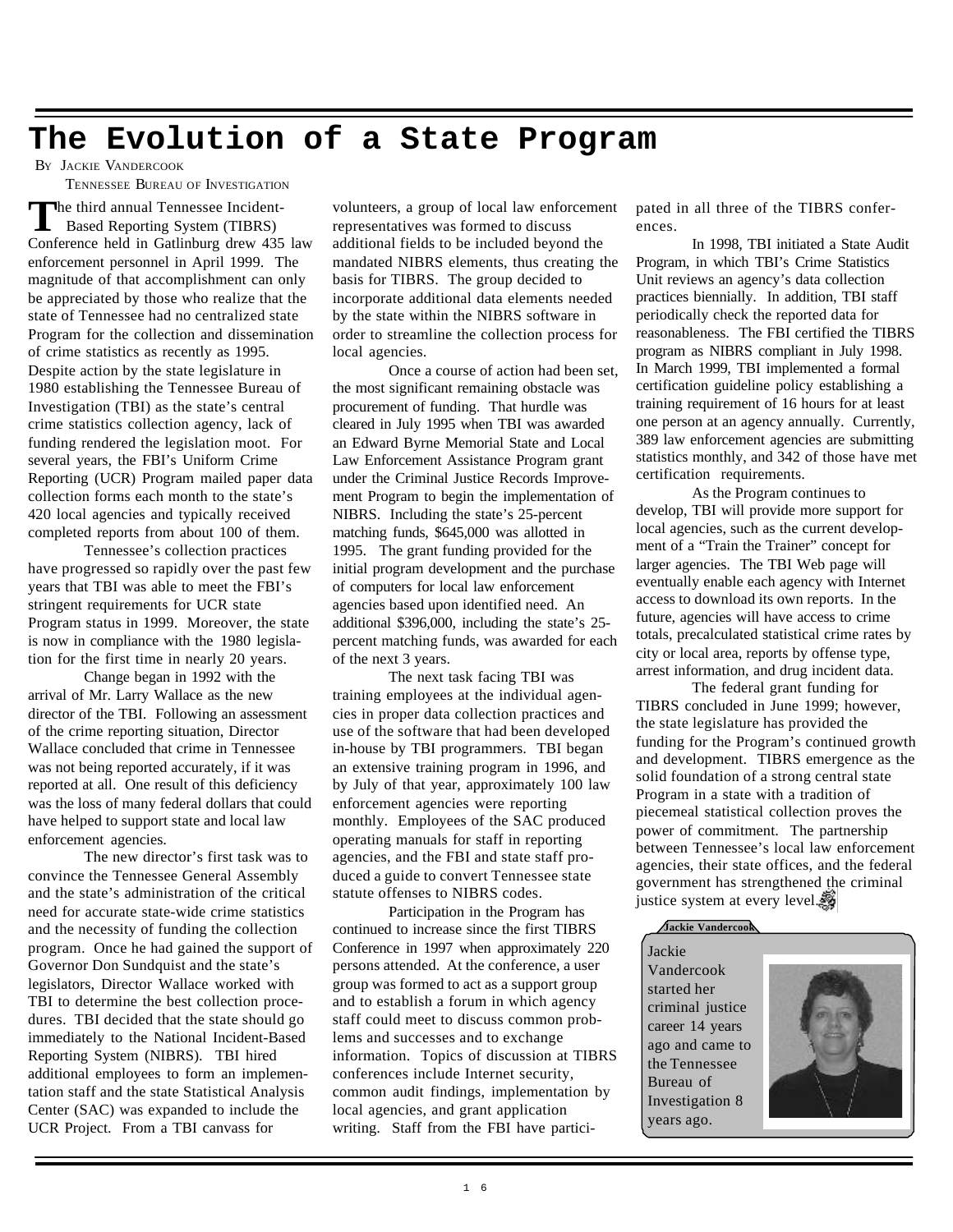### In Louisiana . . . Personal Networking Advances NIBRS

BY RACHEL CHRIST LOUISIANA UNIFORM CRIME REPORTING

 $\mathbf{W}$  hen I began working for the new Louisiana Uniform Crime Reporting (UCR) Program in 1990, I had no inkling of the enormous challenge that lay before me. Due to a loss of funding, Louisiana had been without a formal state UCR Program since 1980. In 1988, law enforcement officials from the state had attended the Orange Beach, Alabama, Conference on the National Incident-Based Reporting System (NIBRS), and they had returned home with a determination to rebuild the state's crime reporting program from the ground up. The state submitted a grant to the Bureau of Justice Statistics (BJS), and by the end of 1990, funding was in place. The following year, the Louisiana Sheriffs' Association and the Commission on Law Enforcement entered into a joint project to rebuild the UCR state Program. My task was to reinstate centralized reporting for not one but two programs—a Summary UCR Program and a Louisiana Incident-Based Reporting System (LIBRS).

There were no guidelines or procedures in place to provide direction for establishing a state UCR Program, and my overriding question at that time was, "Where do I begin?" Since the language in the BJS grant specifically provided support for a four-person field staff, my first step was to interview candidates to fill those positions. Very quickly, the newly hired field staff and I learned the importance of weekly planning meetings to discuss issues and set goals and objectives. One of our first decisions was to collect Summary UCR data on the traditional forms and to focus our automation efforts on LIBRS development.

These first steps got us, literally, "on the road" to LIBRS implementation. We felt it was important to have field staff visit our sheriffs' offices and police departments to explain LIBRS and convince their personnel of its importance. This wasn't always an easy task. Some days, our field staff would come in from visits exhausted

and discouraged. Personnel in the agencies were often quite skeptical about NIBRS, and it seemed unlikely that the agencies we visited would embrace incident-based reporting (IBR). But as we gained experience, we learned that personal contacts were invaluable. The questions and comments that were generated in the field helped us to do our jobs better when we visited other agencies. We began to anticipate questions and were better prepared to answer them.

Questions regarding the conversion from Summary UCR to IBR were, and still are, those most frequently asked of our field staff. To agency concerns that conversion to IBR would make crime rates look higher, we responded that the state Program would design a system that would produce both Summary and NIBRS data—converting NIBRS data to Summary data. Furthermore, system checks would assure both the agency and the state Program of proper conversion; i.e., the numbers generated would be valid and reliable whether produced as Summary or NIBRS statistics.

#### **State Designed Software**

By late 1994, the state-designed software was available to any local agency wanting to automate its records but lacking the staff or funds to do so. Over 75 agencies are currently using the software, which not only allows automated management of the department's functions, but also provides the capability of becoming LIBRS compliant. Agencies that are LIBRS compliant are also NIBRS compliant. We built the necessary structure at the state level to convert LIBRS data to NIBRS data for our state submission to the FBI.

The state Program also created tools for our field staff, enabling them to provide agencies with sound advice regarding system enhancements. One tool is a checklist for quick and easy assessment of local systems, which also contains a recap of additions or changes necessary for

LIBRS compliance. Another is a list of sample goals and objectives intended to furnish agencies with an organized, methodical approach to LIBRS implementation, one that can be followed even in the event of personnel turnover. The state Program suggests that each agency have a LIBRS coordinator or liaison and a backup, so that if turnover occurs, there are no setbacks to the agency's compliance efforts.

Even before formal NIBRS training was available from the FBI, our state Program staff used NIBRS documentation as a reference and bravely ventured into designing our own training program. In addition to holding seminars in key areas of the state several times a year, our field representatives travel across the state for individual technical assistance sessions. When an agency indicates readiness to begin implementation, we initiate a visit to review their system to make sure that all necessary LIBRS data elements and codes are in place an effort which saves time by resulting in a more accurate test tape. The field staff are also available for follow-up assistance.

#### **Statewide Training Program**

Very early in our rebuilding efforts, the new state Program recruited a 30-member LIBRS working group comprised of sheriffs, chiefs, technical staff, dispatchers, officers, records personnel, and supervisors through which we began to create an environment conducive to effective collaboration. Brainstorming flowed, networking materialized, goals evolved, target dates emerged, and things began to happen. Still in existence, this group serves as a steering committee that advises the state Program primarily on issues regarding technology.

Initially, we were fortunate because several leading agencies were in the early stages of automating or upgrading their existing systems, so fitting LIBRS into their projects required only the addition of a few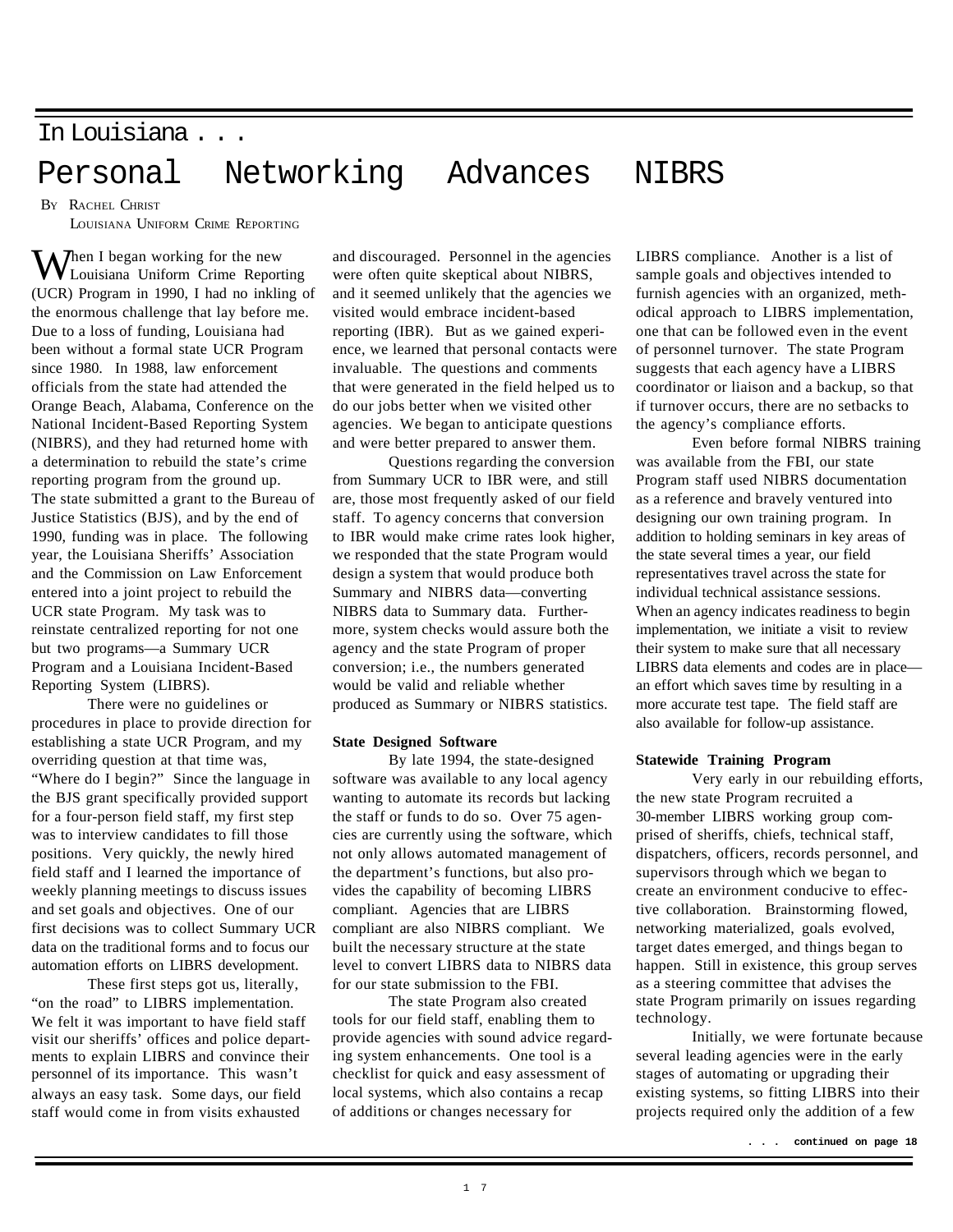. Personal Networking Advances NIBRS (continued from page 17)

data elements or codes. Their sheriffs and chiefs had already made internal decisions regarding the importance of an automated system, so convincing these agencies to become LIBRS test agencies was not difficult. Since then, Louisiana has made much progress in the process of testing NIBRS with the FBI. The last few NIBRS submission tapes tested 96-percent error free. Our target is to be certified within the next few months.

LIBRS implementation started with a small network of people. The network grew stronger as time went on. Slowly, we

hoto

Finish

P

Digital t echnology revolutionizes

fingerprint identification.

began to develop a base of knowledge and **All Christ** share it. Through constant networking, cooperation between local agencies and the state Program gradually developed. Now, we receive requests daily from local agencies wanting to know more about implementing an IBR system. In our journey toward NIBRS certification, we, together with the agencies, have discovered the importance of being open-minded and flexible and sharing lessons learned along the way. We anticipate a great future for IBR in Louisiana. 5

Ms. Christ has been working with the Louisiana Uniform Crime Reporting Program for over 9 years. She was a training manager and a computer system liaison in private industry before joining the Program.







FBI employees once covered many miles "on foot" searching files for fingerprint records. Today, the information is available with the click of a computer mouse.

FBI Identification Division personnel searching rows of fingerprint records files at the National Armory during WWII.



The records shown in the National Armory (above) have been condensed to the few cabinets pictured here.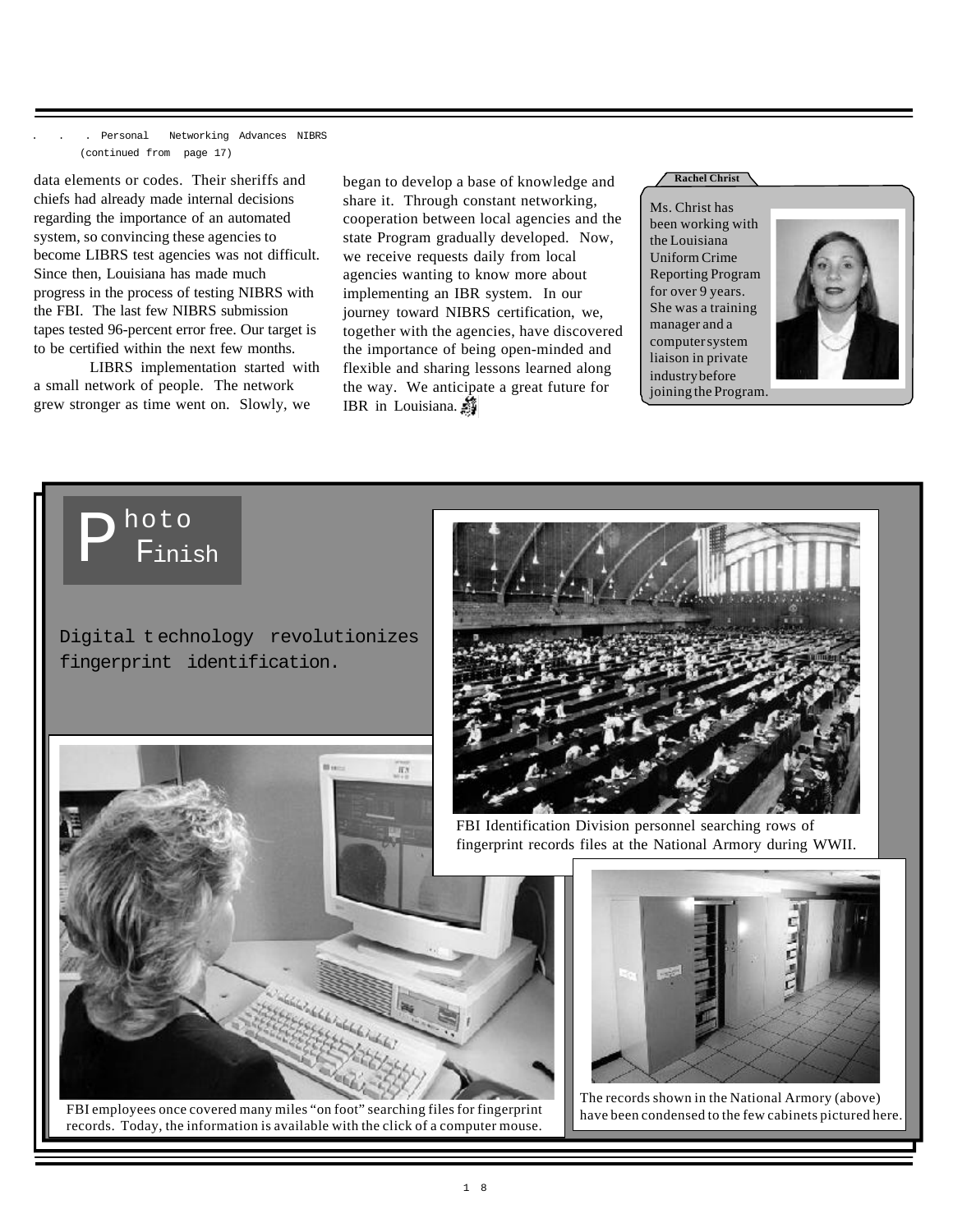### **A Final Word**

**A Report from the CJIS Division's Assistant Director in Charge**

#### 1999—A Banner Year for the CJIS Division

In September 1999, over 150 Identification Division retirees<br>
jointed an equal number of current and former employees joined an equal number of current and former employees at the CJIS Division complex to celebrate the Division's 75th Anniversary. Many of the guests were surprised at the size and scope of the various operations of the FBI's Division I, now renamed the Criminal Justice Information Services Division. The modern facilities are, as one visitor remarked, a far cry from the old days at the Washington, D.C., Armory, which housed the Bureau's Fingerprint Files during WWII. Impressive as they found the complex, the retired fingerprint examiners, without exception, found the new Integrated Automated Fingerprint Identification System (IAFIS) to be nothing less than amazing. (See photos at left.)

When IAFIS came on-line on July 28, 1999, it spelled the end of an era in the FBI's fingerprint identification process. While many automated fingerprint identification techniques had been implemented during the past two decades, the fingerprint identification process was still a labor intensive paper-based system requiring fingerprint examiners to individually classify each fingerprint card and to retrieve master prints from hundreds of cabinets standing adjacent in long rows. Generally, under this system criminal prints could be processed within 3-4 weeks. With IAFIS, the fingerprint identification process is completely electronic. For example, a Boston police officer recently arrested a man for drinking alcoholic beverages on a public street. The man presented phony identification to the officer, but the Boston police sent the man's fingerprints electronically to IAFIS. Thirty-four minutes later the System responded with the subject's real name, his lengthy criminal history, and the fact that he was wanted in Alabama on an attempted murder charge. The suspect was then extradited to Alabama to face the charge. This incident not only demonstrates the value of speedy fingerprint identification through the national System, but also the potential of IAFIS to support cooperative law enforcement efforts between states and, ultimately perhaps, between nations.

It may be that the successful implementation of IAFIS was the crowning achievement of the Division's 75th anniversary year, but perhaps not. There is another contender for that nomination. The FBI also completed a massive overhaul of the National Crime Information Center (NCIC)—the Nation's computerized index of criminal justice information that has been a mainstay of law enforcement for over 30 years. The NCIC upgrade also came on-line in July 1999. NCIC 2000 provides law enforcement with numerous improvements in the System's capabilities including the ability to link information, process images, and access new databases.

In June of 1998, the CJIS Division established an Office of International Development to coordinate international initiatives. This office manages the NCIC International Vehicle File Project, which had successfully established access to NCIC for 27 countries by the end of 1999. Participating countries access the NCIC Vehicle, Boat, and License Plate Files through the INTERPOL telecommunications network.

Data generated by this project will be analyzed to distinguish vehicle theft routes and patterns and generate investigative leads to assist in the identification of organized criminal groups engaged in international vehicle theft.



More importantly, the International Vehicle File Project may be the first step in the development of a global network for the exchange of crime information.

Also during that blue-ribbon year, the Uniform Crime Reporting (UCR) Program completed the design phase of a 3-4 year project to automate the Nation's crime data. The project will improve services to the Program's law enforcement data contributors by automating many data processing functions and developing the capability for in-depth crime analysis especially with National Incident-Based Reporting System data. The public will also benefit since UCR data will be released earlier, and UCR data sets and predefined tables will be made available via the Internet.

The National Instant Criminal Background Check System (NICS), which went into operation on November 30, 1998, completed over 10 million background checks through December 31, 1999, to determine consumers' eligibility to purchase firearms. Approximately 1.8 percent of all inquiries through the federal system resulted in denials. A somewhat unexpected benefit of the background checks has been the identification of approximately 2,500 individuals attempting to purchase a firearm who were identified through the System as fugitives from justice. In such cases, not only is the firearm purchase denied, but the FBI immediately reports the address of the firearms dealer where the fugitive attempted the purchase to appropriate law enforcement authorities. In many cases, this information has resulted in the apprehension of a wanted person.

So many technological advances have produced additional risks requiring more stringent security precautions. Moreover, as law enforcement agencies use more efficient communication mechanisms such as the Internet to transport criminal justice information, there is an increasing need for maximizing computer security. During 1999, the CJIS Division appointed an Information Security Officer (ISO) and staff to coordinate information security efforts at all the CJIS interface agencies. The CJIS ISO will administer the CJIS Security Policy and provide support for the interface agencies.

 In its 75-year history, the FBI's Division I can certainly point to many red-letter days and singular events. Nonetheless, 1999 must rank in our history as a year of extraordinary achievement. I want to thank everyone, including the many fine contract employees who worked as part of the team, for their dedication and hard work. These new information systems will serve all of us well, and I am confident that their shared use and management will continue to strengthen the partnership between local, state, federal, and international law enforcement.